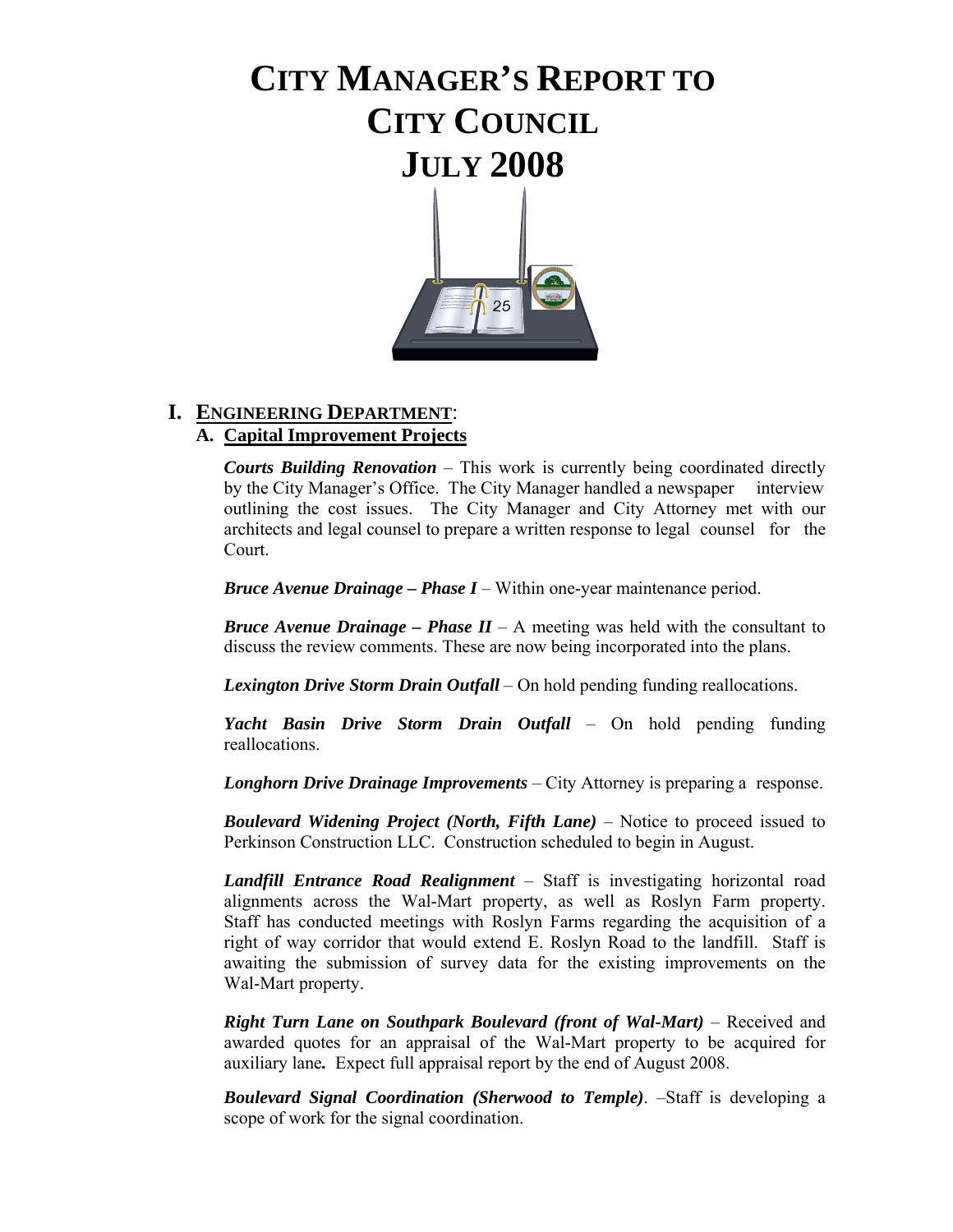#### **I. ENGINEERING DEPARTMENT**:

#### **B. Economic Development Projects** (under construction)

*Shamin Hotels (Hampton Inn and Holiday Inn Millennium)* - Holiday Inn Millennium has received a final site inspection. All items on the list have been completed with the exception of the landscaping. Building work is continuing on the Hampton Inn. Maintaining the erosion and sediment control items.

*Tussing Elementary School Addition* - Building work is continuing. Waterline and sanitary sewer line work is continuing. Erosion and sediment control items are been maintained.

*Dunlop House Assisted Living, Phase II* - Building work continues. Site work basically complete. Contractor is maintaining erosion and sediment control items.

*Walgreen***s** -Building construction continues. Sanitary sewer and waterline work installed. Maintaining erosion and sediment control items.

**Ariya Family Chiropractic Center** - Contractor working on the building. Little work on the site. Erosion and sediment control items being maintained.

*Mount Pleasant Baptist Church Parking Lot Expansion - The plans have been* approved and a pre-construction conference held.

#### **C. Economic Development Projects** (under review)

*Gill's Point Section 9* - Final plans and subdivision plat have been reviewed. This is on the Planning Commission Agenda for the month of August. Planning Commission comments are to be incorporated into the plans. The matter was deferred another month by the Commission over stormwater management issues.

*Wachovia Bank, N.A. Branch Expansion* - Updated plans have been received and will be reviewed in the near future.

*Sam's Club Expansion* - Project has been re-activated. Updated plans have been received and will be reviewed shortly.

*Subdivision of 1905 Boulevard* - Site of Hearth and Home on the Boulevard. On the Planning Commission Agenda for August. We are awaiting the updated plat. If improvements are required a construction plan will be needed.

*Jones' Office Building - Lots 4-6, Block B, Prospect Heights - A single office*  building is to be installed on Cloverhill Ave. Final set of updated plans has been received and will be reviewed in the near future. On the Planning Commission Agenda for August, 08.

*American Family Fitness Parking Lot Expansion* - A portion of the pond in front of the building will be filled to construct a new parking area. Plans have been reviewed and comments forwarded.

*East Roslyn Farm Section 3, Lot 5 Erosion Control Plan - Erosion and Sediment*  Control plan for a proposed earth stockpile at the "Haydt Shop" on E. Roslyn Road. Plan has been reviewed and will be approved upon receipt of required Agreements and bonding.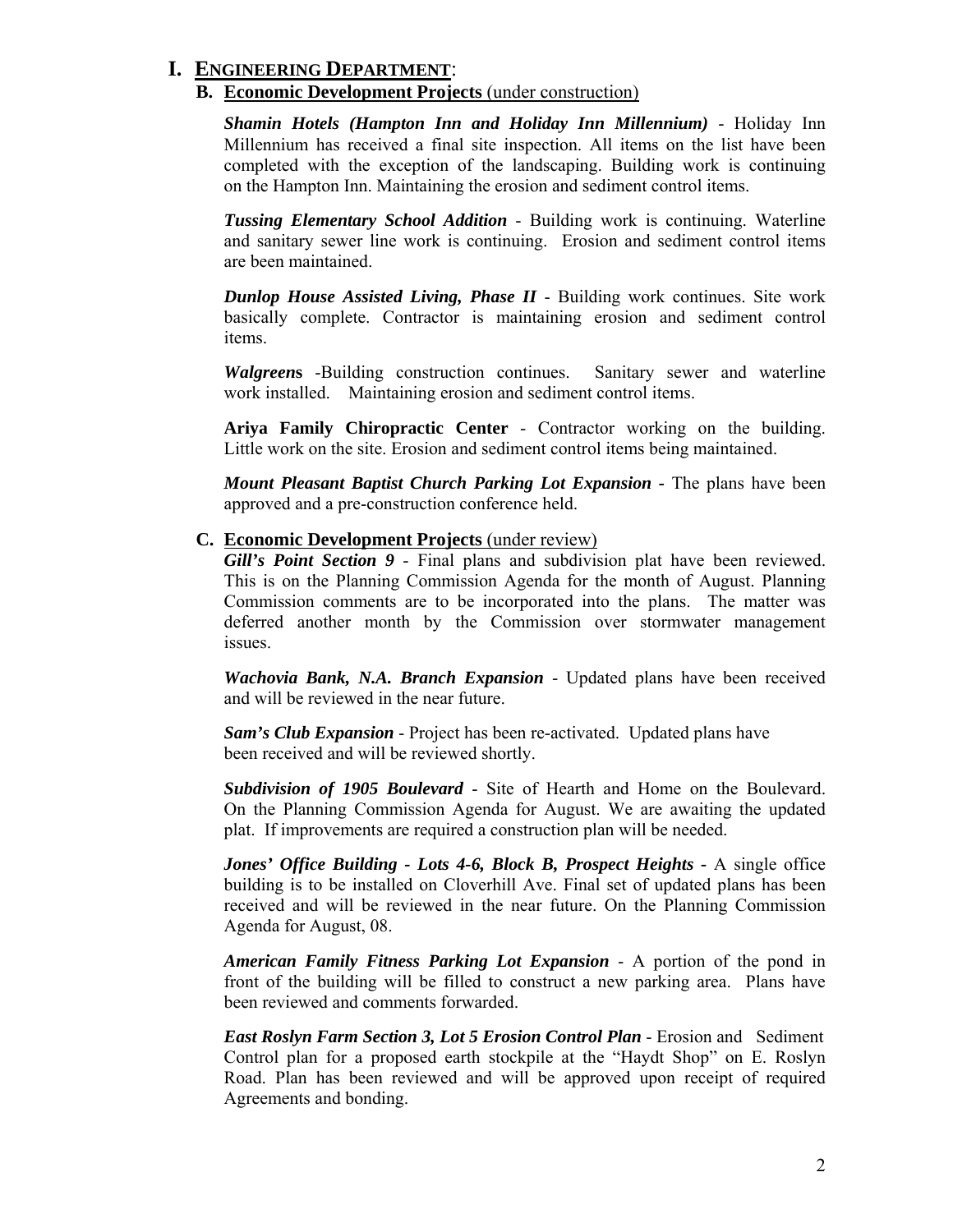# **I. ENGINEERING DEPARTMENT**:

#### **C. Economic Development Projects** (under review) (Continued)

*Colonial Heights Surgery Center* **930 South Ave. Suite 2** - Portion of former American Family Fitness building on South Ave. being converted to a surgical suite. Plans have been reviewed and we are awaiting updated plans.

The following project(s) have been approved this month:

- Tussing Elementary School Expansion -- Sewer line revisions.
- Mt. Pleasant Baptist Church Parking Lot Expansion.

#### *Right-of-way Permits:*

- Issued 9 Permits
- Closed out 6 Permits

### **II. PLANNING & COMMUNITY DEVELOPMENT:**

- 1. Three (3) fence permits issued.
- 2. Eight (8) sign permits issued:
	- $\approx$  Helzberg Diamonds 690 Southpark Boulevard
	- $\approx$  Noah's Ark Pet Services 111 B. Pickwick Avenue
	- $\approx$  USA Tattoo 83 Sherwood Drive
	- $\hat{x}$  Title Loans 651 Boulevard temp
	- $\hat{x}$  Angel DeSouzas 2108 Boulevard temp
	- $\approx$  Connelly's Tattooing 415 Boulevard
	- $\hat{x}$  Tan N Time 613 Boulevard temp
	- $\approx$  Medallion Pools & Spa 840 W. Roslyn Road

#### 3. Boulevard Revitalization –

- $\hat{\mathcal{A}}$  Three (3) completed project payments processed
- 4. Neighborhood Revitalization:

#### **a. 2007-8 CDBG Home Repair Grant:**

- $\approx$  5 plumbing & related accessibility jobs complete
- $\star$  1 accessibility job complete
- $\star$  1 accessibility job pending
- $\star$  1 termite treatment complete
- $\approx$  8 roofing jobs completed
- $\approx$  7 electric jobs completed
- $\mathcal{A}$  1 heating and air job completed
- $\star$  4 carpentry jobs completed
- $\approx$  2 carpentry jobs underway
- $\approx$  2 carpentry jobs pending
- $\approx$  Specs for 2 additional households: plumbing, heating & electric on hold to go out with new households.

#### **c. Rental Inspection Program:**

| Item                        | Month | ΊŊ |
|-----------------------------|-------|----|
|                             |       |    |
| <b>TOTAL UNITS</b>          |       |    |
| <b>REGESTERED</b>           |       | 51 |
| # of Dwellings registered   |       | 50 |
| # of Multi-family Dwellings |       |    |
| # of Apts registered        |       |    |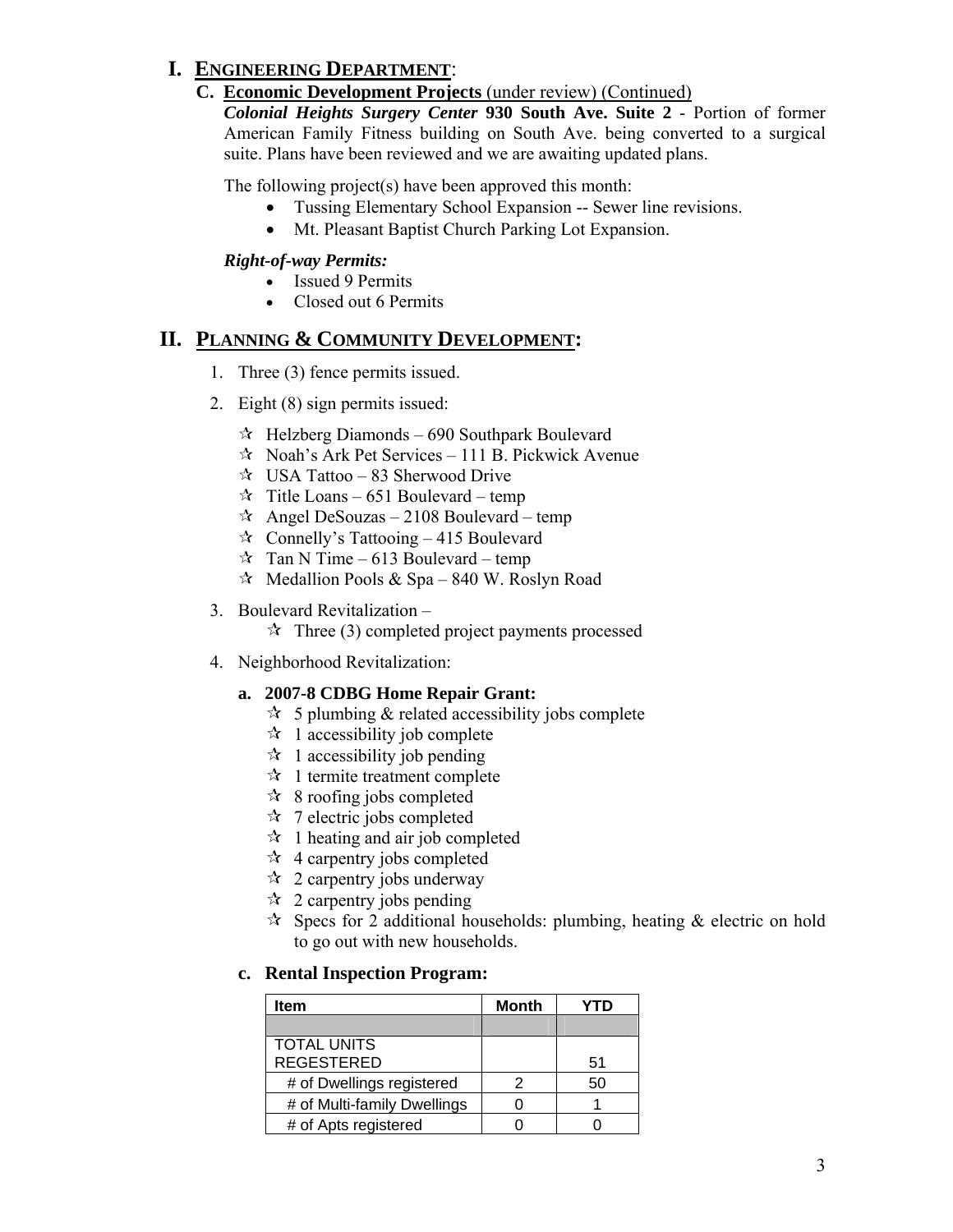# **II. PLANNING & COMMUNITY DEVELOPMENT** (CONTINUED)**:**

| <b>Item</b>                        | <b>Month</b>   | <b>YTD</b>     |
|------------------------------------|----------------|----------------|
|                                    |                |                |
| TOTAL UNITS INSPECTED              |                | 51             |
| Dwellings to be inspected          | $\overline{2}$ | 50             |
| Multi-family dwellings             | 0              | 1              |
| Apts to be inspected               |                |                |
| (10%)                              | 0              | 0              |
|                                    |                |                |
| Total # of Properties Sold         | 0              | $\overline{2}$ |
|                                    |                |                |
| <b>Failure to Register Letters</b> | 0              | 65             |
| Answers Received                   | 0              | 60             |
| First Inspections made             | $\overline{2}$ | 66             |
| Passed                             | $\overline{c}$ | 15             |
| Failed                             | 0              | 51             |
|                                    |                |                |
| Second Inspection                  | 14             | 98             |
| Passed                             | 13             | 95             |
| Failed                             | 1              | 3              |
|                                    |                |                |
| Third Inspection                   | 0              | 0              |
| Passed                             | 0              | 0              |
| Failed                             | 0              | 0              |
|                                    |                |                |
| <b>Additional Inspections</b>      | 0              | 0              |
| Passed                             | 0              | 0              |
| Failed                             | 0              | 0              |
|                                    |                |                |
| Failure to schedule                | 0              | 0              |
| by owners                          |                |                |
|                                    |                |                |
| <b>Total Fees Collected</b>        |                |                |
| Reinspection                       | \$0.00         | \$0.00         |
| Late Registration                  | \$350.00       | \$1250.00      |
|                                    |                |                |
| 4 year Certificates Issued         |                |                |
| <b>Dwellings</b>                   | 13             | 105            |
|                                    |                |                |
| Apartments                         |                |                |
| (no of units certified)            | 0              | 0              |

# **c. Rental Inspection Program** (Continued)**:**

5. Zoning/ Property Maintenance complaints investigated-

#### **a. Property Maintenance**

|                     | Month | YTD. |
|---------------------|-------|------|
| Total inspections   | 21    | 152  |
| <b>Violations</b>   |       | 119  |
| Violations resolved |       | 68   |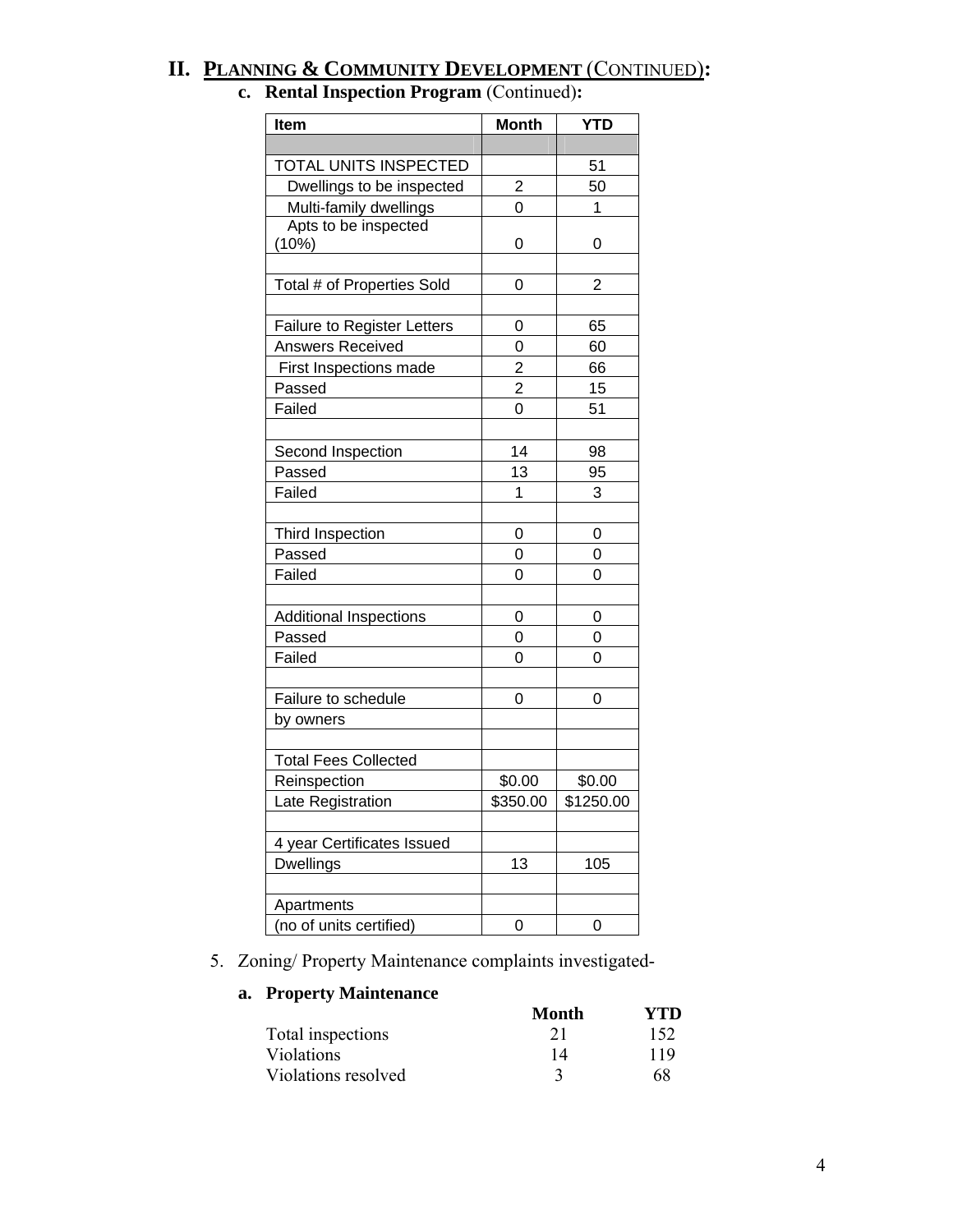| b. | Zoning                                     |                  |                  |
|----|--------------------------------------------|------------------|------------------|
|    |                                            | <b>Month</b>     | <b>YTD</b>       |
|    | Total inspections                          | 2                | 48               |
|    | Violations                                 | $\mathbf{1}$     | 44               |
|    | Violations resolved                        | $\overline{0}$   | 28               |
| c. | <b>Building Code</b>                       |                  |                  |
|    |                                            | <b>Month</b>     | <b>YTD</b>       |
|    | Total inspections                          | $\overline{0}$   | $\boldsymbol{0}$ |
|    | Violations                                 | $\boldsymbol{0}$ | $\boldsymbol{0}$ |
|    | Violations resolved                        | $\overline{0}$   | $\boldsymbol{0}$ |
| d. | <b>Other</b>                               |                  |                  |
|    |                                            | <b>Month</b>     | <b>YTD</b>       |
|    | Total inspections                          | $\boldsymbol{0}$ | $\boldsymbol{0}$ |
|    | Violations                                 | $\boldsymbol{0}$ | $\boldsymbol{0}$ |
|    | Violations resolved                        | $\overline{0}$   | $\overline{0}$   |
| e. | <b>Inoperable Motor Vehicle Complaints</b> |                  |                  |
|    |                                            | <b>Month</b>     | <b>YTD</b>       |
|    | Total inspections                          | 13               | 70               |
|    | Violations                                 | 8                | 59               |
|    | Violations resolved                        | $\overline{3}$   | 31               |
| f. | <b>Tall Grass</b>                          |                  |                  |
|    |                                            | <b>Month</b>     | <b>YTD</b>       |
|    | Total inspections                          | 13               | 139              |
|    | Violations                                 | 8                | 125              |
|    | Violations resolved                        | 11               | 96               |
| g. | <b>Sign Ordinance</b>                      |                  |                  |
|    |                                            | <b>Month</b>     | <b>YTD</b>       |
|    | Total inspections                          | 17               | 42               |
|    | Violations                                 | 17               | 41               |
|    | Violations resolved                        | 5                | 27               |

# **II. PLANNING & COMMUNITY DEVELOPMENT** (CONTINUED)**:**

### **The following are highlight activities for the Building Inspections Division:**

|     |                                                      | Month     |             |
|-----|------------------------------------------------------|-----------|-------------|
|     | Existing Housing and Maintenance Inspections         |           | 28          |
| 2.  | New Construction Inspections                         | 379       | 2,375       |
| 3   | Permits for New Residences                           |           | 12          |
| 4   | <b>Estimated Cost for Permits for New Residences</b> | \$0       | \$1,482,040 |
| 5.  | Permits for Commercial Construction                  |           |             |
| 6   | <b>Estimated Cost for Commercial Permits</b>         | \$392,445 | \$6,893,782 |
| 7.  | <b>Plumbing Permits Issued</b>                       | 20        | 104         |
| 8   | <b>Electrical Permits Issued</b>                     | 24        | 144         |
| 9   | <b>Mechanical Permits Issued</b>                     | 14        | 99          |
| 10. | Swimming Pool Permits Issued                         |           |             |
| 11. | Inoperative Vehicles Towed                           |           |             |
|     | 12. Letters on Water Cutoff                          |           |             |
|     |                                                      |           |             |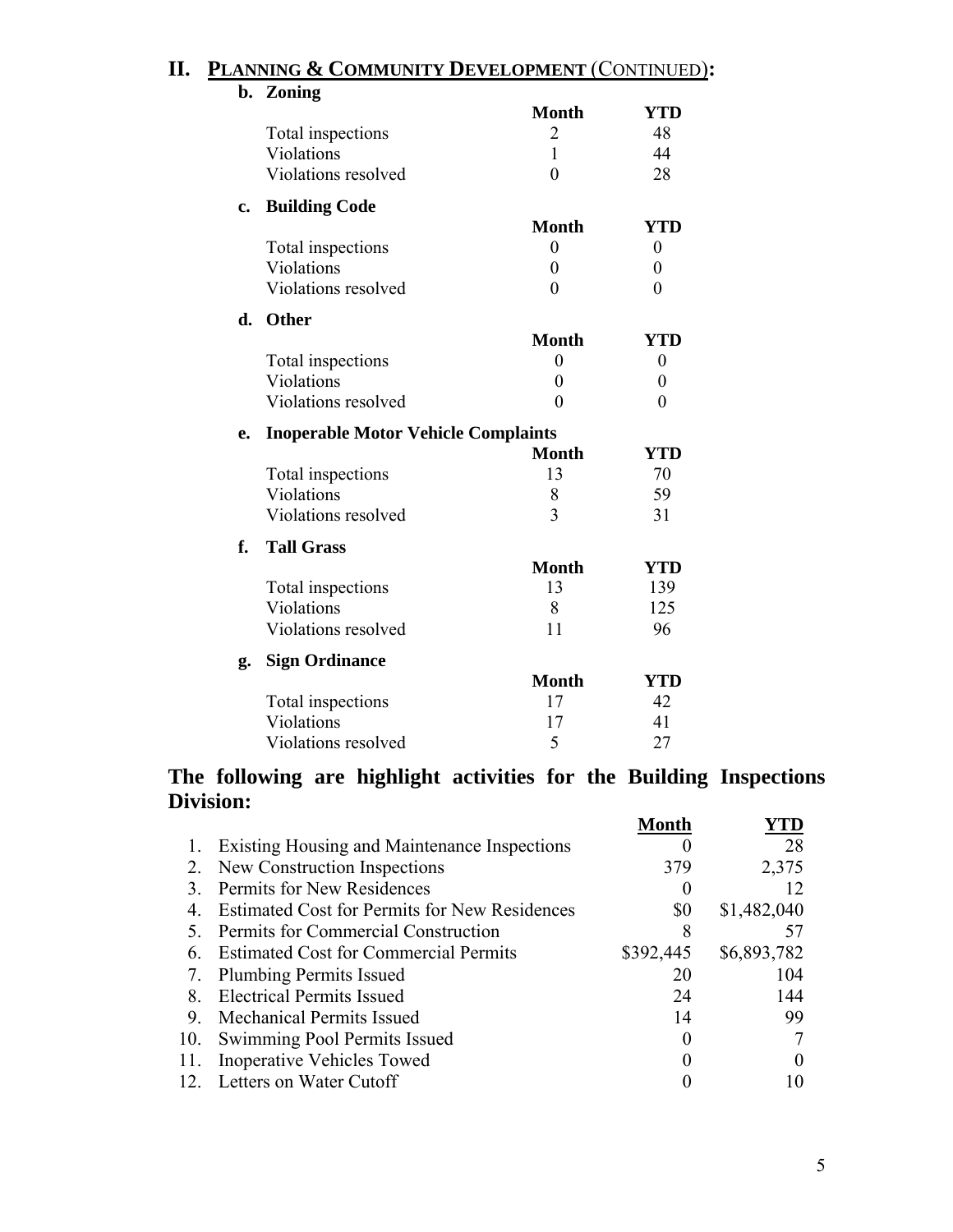## **III. POLICE DEPARTMENT:**

- $\checkmark$  Total calls for service in July, 2008, show an increase of 13.49%, going from 4,239 calls for service in 2007, to 4,811 in July, 2008.
- $\checkmark$  There were ninety-nine (99) Part I, or serious, crimes reported to the Colonial Heights Police Department in July. Seventy-five (75) of those, or 75.76%, have been cleared.
- 9 Our **Records Division** processed 341 arrest reports, 17 Animal Control reports, 44 field interviews, 322 incident reports, 741 pawned properties, and 1,241 traffic summonses, along with a variety of other reports, totaling **2,369 reports**.
- $\checkmark$  July has been an excellent month. We have really come together and solved some good cases, as well as connected with our community. Also, we worked hand-in-hand with our co-workers from other departments within the city.
	- We started off the month with our July  $4<sup>th</sup>$  fireworks, and every body did a fine job, even though the storm made us return for a second evening.
	- We also played in a charity softball game against the fire department, where we raised over \$2,500.00 for McGuire Veterans Hospital's recreation fund. A great time was had by all, the community support was evident and the game brought both departments even closer.
	- During the month, we issued 17 new mobile data computers to our officers that were obtained from the LInX equipment grant. Now all of our officers within the Patrol Division have a computer in their vehicle.
	- Some of the notable cases that were solved and arrests made were the shooting at Southpark Mall, the check cashing store armed robberies that have plagued the Richmond metro area, the catalytic converter thefts that affected the tricities, the graffiti vandalisms throughout the city and the dirty diaper bandit who littered on our new I-95 on-ramp. Both patrol officers and detectives worked cooperatively with each other and neighboring jurisdictions to solve and make arrests in these cases. Our officers have shared information and obtained several confessions that have aided us in solving crimes in Henrico County, Chesterfield County and the City of Petersburg.
- $\checkmark$  Our **Law Enforcement Services Division** has been very busy with a variety of duties. They have coordinated and participated in a multitude of events, as follows:
	- July  $4^{th}$  Fireworks
	- Honor Guard training
	- Colonial Heights TRIAD meeting
	- Career Development testing
	- Library's *Summer Reading Program*
	- Crime Solvers "*Text-A-Tip*" media release
	- Our speed trailer was utilized on Franklin Avenue, Elmwood, Old Town Drive, Swift Creek Lane, Pleasantdale Avenue, Woodlawn Avenue, Sherwood Drive, Oakwood Drive, Meridian and Carroll Avenues.
	- Our speed pads have been utilized on Piedmont Avenue and Elmwood Drive in an effort to study speeding the area.
- $\checkmark$  Our **Patrol Division** tagged 45 inoperative vehicles during the month of July, while five (5) inoperative street lights were reported to Dominion Power for repair.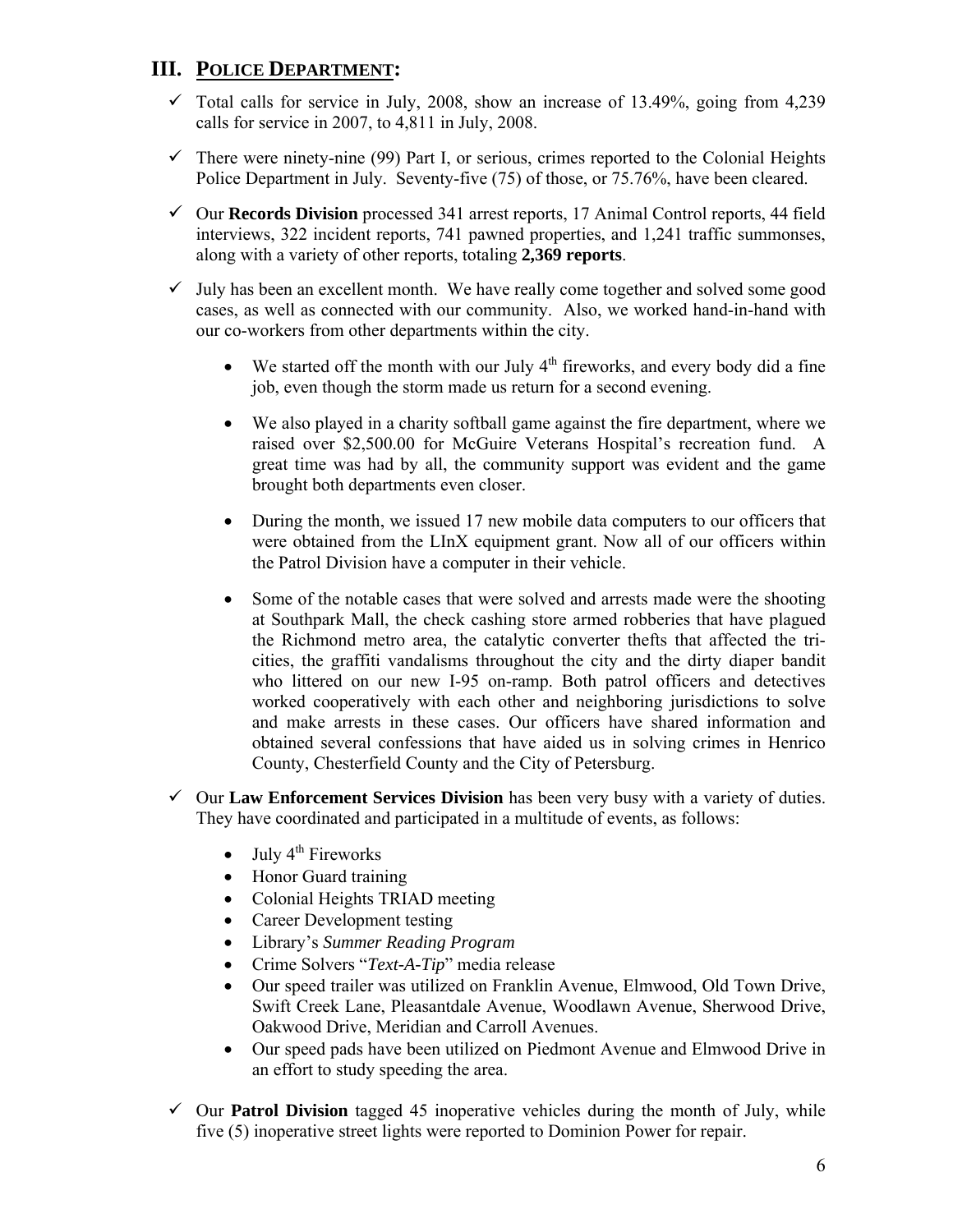# **III. POLICE DEPARTMENT** (CONTINUED)**:**

- $\checkmark$  During the month of July, a total of 1,241 traffic summonses were issued and 1,064 warnings were given by the Patrol Division officers. A total of 104 felony charges and 223 misdemeanor charges were also issued during the month of July. A total of 88 parking citations were issued, 36 DUI arrests were made, and 66 crashes were reported. A total of 241 new cases were assigned to Patrol officers for investigation, and 192 cases have been cleared, or 79%. The detectives were assigned a total of 23 new cases for investigation and, of those, 22 cases, or 96%, have been cleared.
- $\checkmark$  The **Animal Control Division** impounded 13 dogs and 31 cats. During the month of July, there were 20 dogs returned to their owners, with 10 dogs and five (5) cats adopted out. Members of the community surrendered three (3) dogs and 19 cats to the shelter. Animal Control officers investigated one (1) dog bite and one (1) cat bite. At the end of the month, Animal Control investigated a total of 153 complaints, three (3) summonses were issued, and a total of \$669.00 in fees was collected.
- $\checkmark$  Our **Auxiliary** officers donated a total of 322 hours to court appearances, meetings, sporting or civic events, extra duty, traffic details and other duties as assigned. **Sentinel** volunteers donated a total of 37 hours.

| <b>Crime</b>                  | <b>July 2007</b>                 | <b>July 2008</b>                | <b>Percentage of</b><br><b>Increase/Decrease</b> |
|-------------------------------|----------------------------------|---------------------------------|--------------------------------------------------|
| Aggravated<br><b>Assaults</b> | 1                                | 3                               | 200.00%                                          |
| All criminal arrests          | 227                              | 341                             | 50.22%                                           |
| Arson                         | 1                                | $\boldsymbol{0}$                | $-100.00\%$                                      |
| <b>Burglaries</b>             | 3                                | $\overline{2}$                  | $-33.33\%$                                       |
| Calls for services            | 4,239                            | 4,811                           | 13.49%                                           |
| <b>DUI</b> arrests            | 20                               | 36                              | 80.00%                                           |
| Larceny                       | 63                               | 72                              | 14.29%                                           |
| Motor Vehicle<br>thefts       | 9                                | 3                               | $-66.67\%$                                       |
| Robberies                     | 1                                | 1                               | $0.00\%$                                         |
| Shoplifting arrests           | 23                               | 39                              | 69.57%                                           |
| Simple Assaults               | 16                               | 19                              | 18.75%                                           |
|                               | <b>PART I (Serious) OFFENSES</b> |                                 |                                                  |
|                               |                                  |                                 |                                                  |
| <b>July 2008</b>              | <b>Number</b><br>Reported        | <b>Number</b><br><b>Cleared</b> | <b>Percentage</b><br><b>Cleared</b>              |
|                               | 99                               | 75                              | 75.76%                                           |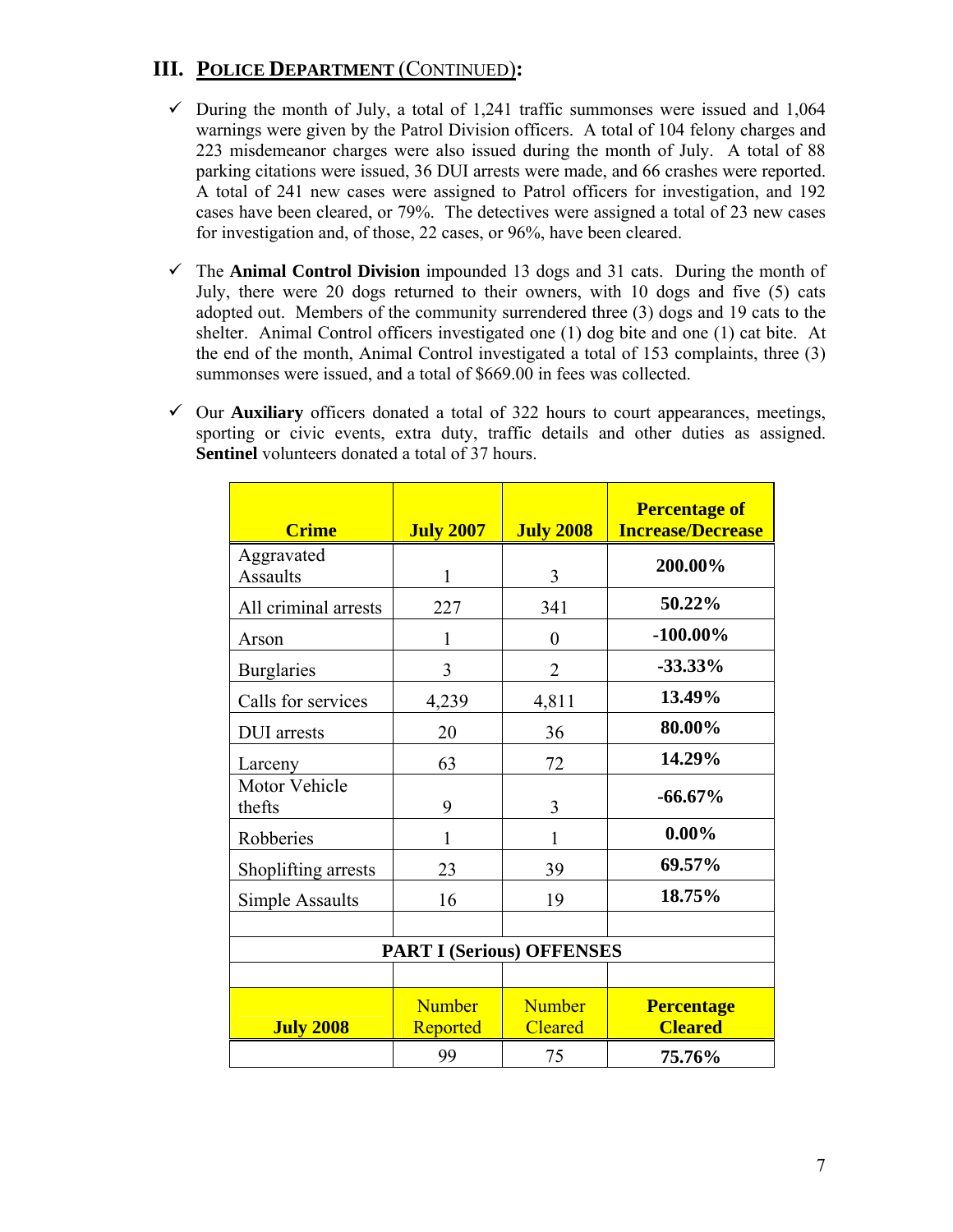# **IV. FIRE & EMS DEPARTMENT:**

#### FIRE DIVISION: TOTAL FIRE TYPE CALLS: 151

| <b>Call Descriptions:</b>            | $N\!o$ :  | <b>Call Descriptions:</b>              | $\boldsymbol{\it No:}$ |
|--------------------------------------|-----------|----------------------------------------|------------------------|
| <b>Alarm System Activations</b>      | 13        | <b>Hazardous Condition</b>             | 2                      |
| <b>Alarm System Malfunctions</b>     | 5         | Haz-Mat Investigation                  |                        |
| Assist Invalid                       | 3         | No Incident on Arrival                 |                        |
| <b>Assist Police Calls</b>           | 20        | Overheated Motor                       |                        |
| Bomb Removal                         | 3         | Power Lines Down                       | 3                      |
| <b>Brush Fires</b>                   | 7         | <b>Public Fire Education</b>           | 4                      |
| Child Safety Seat Installations      | 12        | <b>Public Service Assistance Calls</b> | 24                     |
| Cover Assignment                     | 2         | Smoke Detector/CO2 Installations       | 5                      |
| Dispatched then Cancelled Calls      | 16        | Smoke Scare/Odor Removal               | 2                      |
| <b>Electrical Equipment Problems</b> | 2         | <b>Structure Fire</b>                  |                        |
| Gas/Other Combustible Liquid Spills  | 6         | <b>Vehicle Fires</b>                   | 3                      |
| Good Intent Calls                    | 15        |                                        |                        |
| Mutual Aid Given:                    | No:       | <b>Mutual Aid Received</b>             |                        |
| Chasterfield EMS Let Desponder       | $\Lambda$ | Chactarfield                           |                        |

| Chesterfield - EMS 1st Responder | Chesterfield |  |
|----------------------------------|--------------|--|
| CR Haz-Mat Team                  | Fort Lee     |  |
| Fort Lee                         | Petersburg   |  |
| Petersburg                       |              |  |
| Prince George                    |              |  |

 $\sim$ A fire unit arrived on-scene in 6 minutes or less from the time of dispatch on 83.6% of all calls received during the month~

#### **EMS DIVISION: TOTAL EMS PATIENTS: 337**

| <b>Call Descriptions:</b>            | $N\!o$ :      | <b>Call Descriptions:</b>      | N o: |
|--------------------------------------|---------------|--------------------------------|------|
| <b>Abdominal Pains</b>               | 21            | <b>Motor Vehicle Accidents</b> | 13   |
| <b>Allergic Reactions</b>            | 2             | <b>OB/GYN Calls</b>            | 3    |
| Altered Level of Consciousness Calls | 7             | Other Injury/Medical Calls     | 141  |
| Assaults                             | 4             | Overdose Calls                 | 3    |
| Bite/Sting                           | 2             | <b>Public Service Calls</b>    | 5    |
| <b>Chest Pains</b>                   | 53            | <b>Strokes</b>                 | 6    |
| Difficulty Breathing                 | 28            | Suicides                       | 3    |
| Falls                                | 24            | <b>Trauma Patients</b>         | 3    |
| Fire Standby Call                    | 1             | <b>Unresponsive Patients</b>   | 18   |
| <b>Mutual Aid Given:</b>             | N o:          | <b>Mutual Aid Received</b>     | N o: |
| Chesterfield                         | $\mathcal{L}$ | Chesterfield                   |      |
| Dinwiddie                            | 1             | Fort Lee                       | 6    |
| Petersburg                           | 5             | Petersburg                     | 3    |
| Prince George                        |               |                                |      |

~Patient contact was established in 8 minutes or less from the time of dispatch on 85% of all calls received during the month~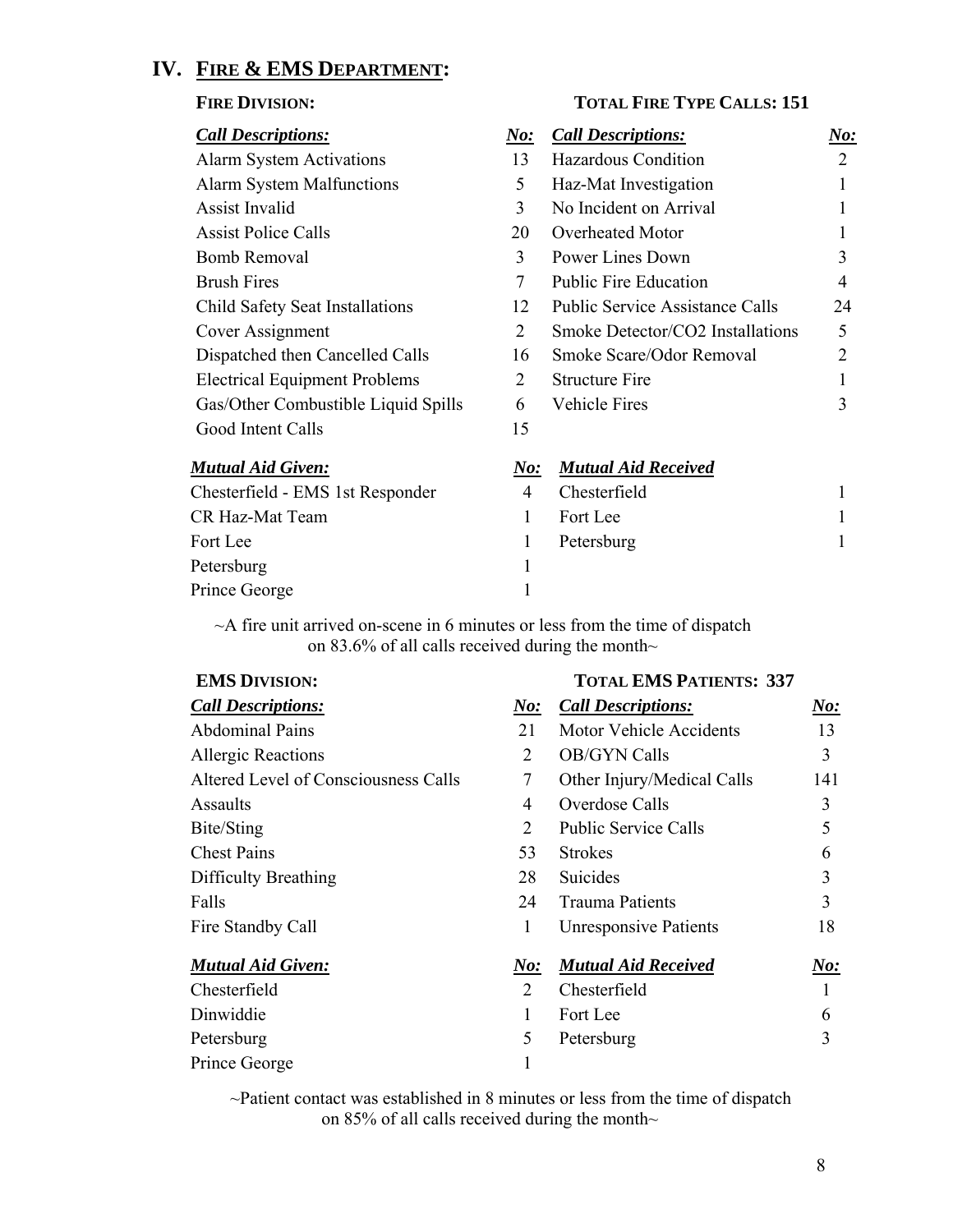### **IV. FIRE & EMS DEPARTMENT** (CONTINUED)**:**

# **Training Division**

| Number of Classes Taught: |        |
|---------------------------|--------|
| Attendees:                | 141    |
| Man Hours                 | 248.50 |

#### **V. FINANCE DEPARTMENT:**

| • Checks processed: | General Fund   | 375   |
|---------------------|----------------|-------|
|                     | Payroll Checks | 1,031 |
|                     | Other          | 104   |
|                     | Total          | 1,510 |

- Fourteen alarm citations were processed during July.
- Year-end software closeout procedures were completed. Requested preliminary audit work-schedules were received, distributed and completed. This included the preliminary grant schedule requested by auditors which was completed during this period.
- Independent Auditors were onsite to perform preliminary audit work, including first year of extended internal control documentation required by new accounting requirements.
- Fraud and whistleblower policy was instituted and distributed to City Departments.
- **Purchasing** 488 total purchase orders were completed with 130 being processed by purchasing and 88 departmental purchases being reviewed as compared to 396 being completed for the same period in 2007. In addition, 178 check requests were prepared by departments which are not processed by Purchasing.
- Bids Issued/Opened during the month:
	- ° Invitation #08-02297-935, Pavement Line Marking. Sealed bid was issued on July 17 2008 and opened on July 29 008. Payne's Parking Designs Inc was the low bidder.
- Other Purchasing Activity:
	- Blanket Purchase Orders for the entire fiscal year have been set up for all Departments. The will expedite the purchasing process for those small dollar items that are needed on a regular basis.
	- ° Five new police vehicles were ordered during the month. The cars are expected to be in before Oct 1 2008. All accessory equipment (light bars, push bumpers) have been ordered.
	- ° Contract documents were approved during the month to extend the center (fifth) lane of the Boulevard north toward the Swift Creek Bridge. The notice to proceed has been given to Perkinson Construction, with work beginning early August 2008. The project is scheduled to be completed by Jan 1 2009.
	- ° The contract documents for Slurry Pavers to provide emulsified asphalt slurry seal and crack sealant for various roads in the City are almost finalized. The City's Engineering Department has been notified to schedule a preconstruction meeting with the vendor.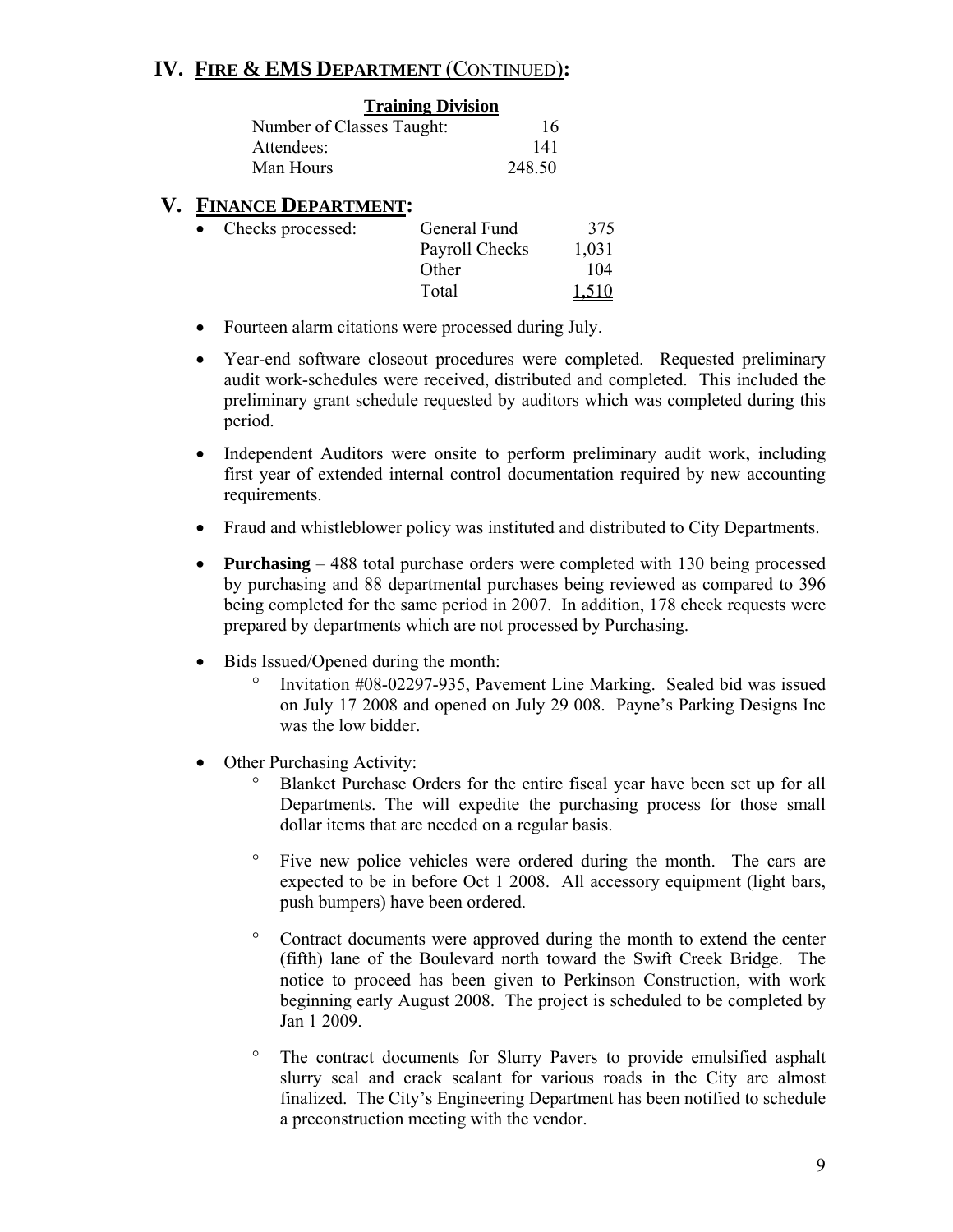# **V. FINANCE DEPARTMENT** (CONTINUED)**:**

- ° The Vac Con jet/vacuum unit truck for the Storm water crew has been ordered. The truck is scheduled to be delivered in early January 2009. Financing of the truck has been finalized with B B & T.
- ° A recommendation from the telephone consultant has been received, and the committee with meet to go over the proposal the second week in August.

#### • **Risk** –

- **Claims**
	- 1) A claim was filed against the City, due to a baseball leaving the field and hitting a car window. The City paid the individuals \$100 deductible amount through its no fault coverage.
- **Utility Billing** During July:
	- $\blacksquare$  Bi-monthly Utility Bills Sent 3,671
	- $\blacksquare$  Delinquent Notices Sent 556
	- Delinquent Notices Percentage  $16.1\%$
	- Services cut off for nonpayment 79. Cut off was delayed 1 week due to scheduling employees to ICS (FEMA) classes.

### **VI. HUMAN RESOURCES DEPARTMENT:**

• **Advertisements**

Department Position

Police Animal Control Officer<br>Police Animal Control Aide (P Animal Control Aide (Part-time)

#### ● **Applications and Testing**

A total of 76 applications were received for the position of Animal Control Officer in the Police Department.

• On-line training courses for full- and part-time employees were purchased from VML Insurance Programs through a matching grant program. The new program, which offers over 50 training courses (e.g. safety and OSHA topics), will be available for employee use on August 4, 2008. In addition, a training coordinator was appointed by each department to help with the implementation of the new training program and future training events.

#### • **Workers Compensation**

VML Insurance Programs introduced a new workers' compensation reporting system on July 29, 2008. The new system will change the method used for reporting job related injuries/illnesses from paper to telephone, and will be accessible 24/7 through a toll-free phone number. This change will provide supervisors and employees with a uniform reporting process, immediate injury management, and nurse triage services, as well as minimize paperwork and administrative time. Training for supervisors, employees, training coordinators, and administrative staff will be held throughout September 2008.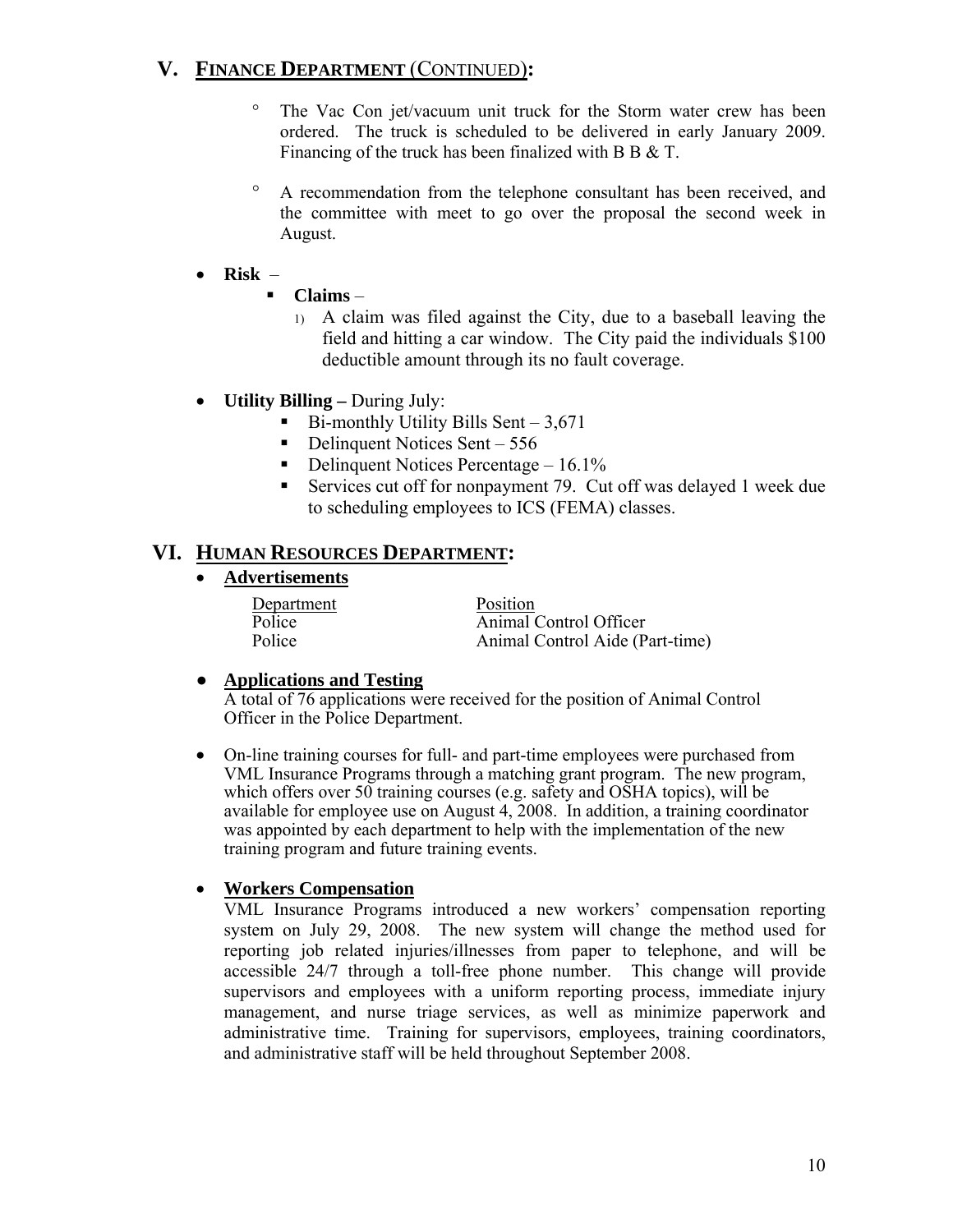# **VI. HUMAN RESOURCES DEPARTMENT** (CONTINUED)**:**

The following employee(s) filed a workers' compensation report during the month of July 2008:

| Date           | <b>Department</b>   | <b>Description of Injury</b>                                      |
|----------------|---------------------|-------------------------------------------------------------------|
| $07-04-08$     | Communications      | Discomfort in right ear while wearing headset during a storm      |
|                |                     | with lightning.                                                   |
| $07-04-08$     | Communications      | Discomfort in right ear while wearing headset during a storm      |
|                |                     | with lightning.                                                   |
| $07-04-08$     | Communications      | Discomfort in left ear while wearing headset during a storm with  |
|                |                     | lightning.                                                        |
| $07-04-08$     | Communications      | Pain in left ear & left hand while wearing headset during a storm |
|                |                     | with lightning.                                                   |
| $07-04-08$     | <b>Public Works</b> | Left hand cut on tailgate while unloading truck.                  |
| $07 - 21 - 08$ | Police              | Restrained subject kicked employee in right leg & knee.           |
| $07 - 26 - 08$ | Police              | Officer fell during foot pursuit scratching left hand, right      |
|                |                     | forearm & right knee.                                             |
| $07 - 30 - 08$ | <b>Public Works</b> | Right foot twisted while stepping off slope mower.                |

#### **VII. INFORMATION TECHNOLOGY DEPARTMENT:**

- $\hat{x}$  The City's web site had 42,782 visits in the month of July with 81,501 page views, including 3,165 visits to the City job listings page. The top five pages visited after the home page were: Library, Jobs, Real Estate Assessment Search, 4<sup>th</sup> of July Information Page, and Recreation & Parks.
- $\star$  Citizens submitted and city staff processed 104 service requests and questions through the "Citizens Action Center" online in the month of July.
- $\mathcal{R}$  Wireless internet access was set up for the press box at Shepherd Stadium in anticipation of the start of the BIB Tournament July 31.
- $\mathcal{R}$  The Information Systems Coordinator worked with IT Services Vendor CodeBlue to replace two failed UPS devices in the City Hall server room. In addition, the first IT User Committee Meeting was held on July 16 and a list of IT Standards, Policies and Procedures has been drafted.

#### **VIII. LIBRARY:**

- $\approx$  The library staff circulated 32,963 titles in July.
- $\approx$  The public computer center was used 2,603 times.
- $\approx$  868 children participated in the summer reading program.
- $\approx$  265 residents registered for new library cards, and an average of 781 residents used the library each day.
- $\hat{x}$  The library's meeting rooms were used 66 times.
- $\approx$  2,510 residents visited the Colonial Heights Virtual Library to retrieve 690 articles from their homes and offices.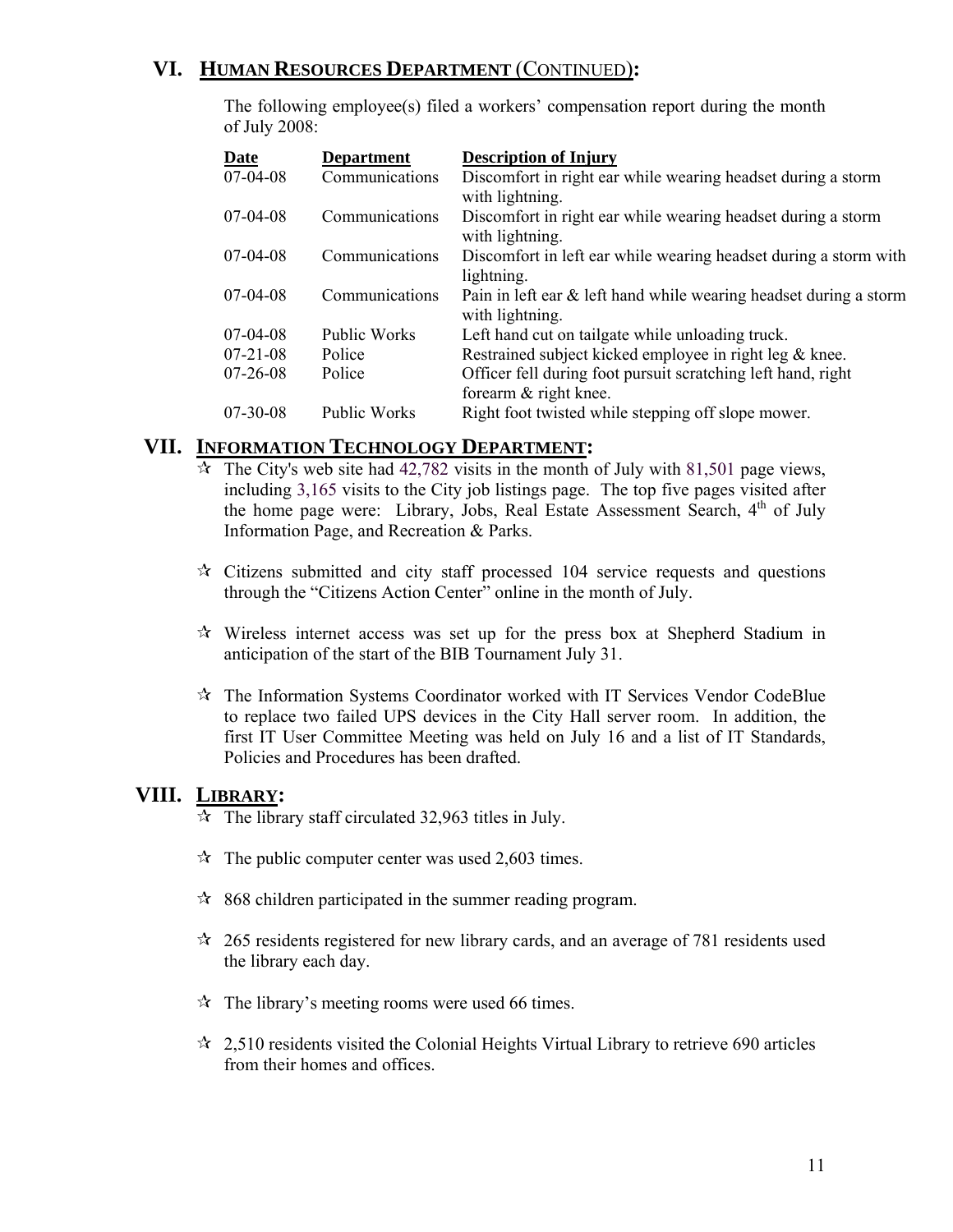### **IX. RECREATION & PARKS:**

| <b>RECREATION</b>               |       |                |  |
|---------------------------------|-------|----------------|--|
|                                 | 2008  | 2007           |  |
|                                 | 26    | 26             |  |
| <b>Adult Summer Softball</b>    | teams | teams          |  |
| Aerobics                        | n/a   | 11             |  |
| <b>Belly Dancing Class</b>      | 24    | 24             |  |
| Cardio Kick Boxing              | 20    | 11             |  |
| <b>Cheerleader Registration</b> | 91    | 98             |  |
| <b>Community Building</b>       |       |                |  |
| Attendance                      | 1,085 | 1290           |  |
| <b>Community Building</b>       |       |                |  |
| Reservations                    | 27    | 27             |  |
| Football Camp                   | 41    | 39             |  |
| <b>Football Registration</b>    | 149   | 146            |  |
| Golf                            | 0     | 0              |  |
| <b>July 4th Festivities</b>     | 5,000 | 20,000         |  |
| Karate                          | 16    | 13             |  |
| Middle School Dance             | n/a   | 76             |  |
| New York Trip                   | n/a   | 42             |  |
| <b>Pavilion Attendance</b>      | 1,020 | 1637           |  |
| <b>Pavilion Reservations</b>    | 20    | 28             |  |
| <b>Playground Attendance</b>    | 183   | 220            |  |
| Senior Citizen Attendance       | 2,874 | 2295           |  |
| <b>Skateboard Park</b>          | 373   | 477            |  |
| Special Ed Program              | 4     | $\overline{4}$ |  |
| Summer Splash                   | 310   | 265            |  |
| Tennis                          | 43    | 38             |  |
| <b>Tot Program</b>              | 25    | 25             |  |
| <b>Tuesday Teens Program</b>    | 13    | 20             |  |
| <b>Violet Bank Museum</b>       | 490   | 364            |  |
| Youth Basketball Camp           | 80    | 76             |  |

Back to School Festival is August 21. Over \$1,300.00 in monetary donations.

Other Back to School donations: 150 free roller skating passes to Chester Skate Land; \$50.00 Target gift card; 2 PEAK Experiences day passes; pass to Richmond Ice Zone; and \$125.00 Playroom gift card.

National Youth Sports Coaches Certification: 7 new members; 16 continuing members; and 2 additional sport members.

Hosting the Mid Atlantic American Legion Regional Tournament, Aug 14-18. Tournament has booked 55 at Holiday Inn Express in CH.

| <b>SENIOR CITIZEN CENTER</b>   |      |      |  |  |
|--------------------------------|------|------|--|--|
| <b>Activities Report</b>       | 2008 | 2007 |  |  |
| AARP                           |      |      |  |  |
| Bingo in Center                | 82   | 62   |  |  |
| <b>Bob Ross Painting Class</b> |      |      |  |  |
| Bowling                        | 164  | 175  |  |  |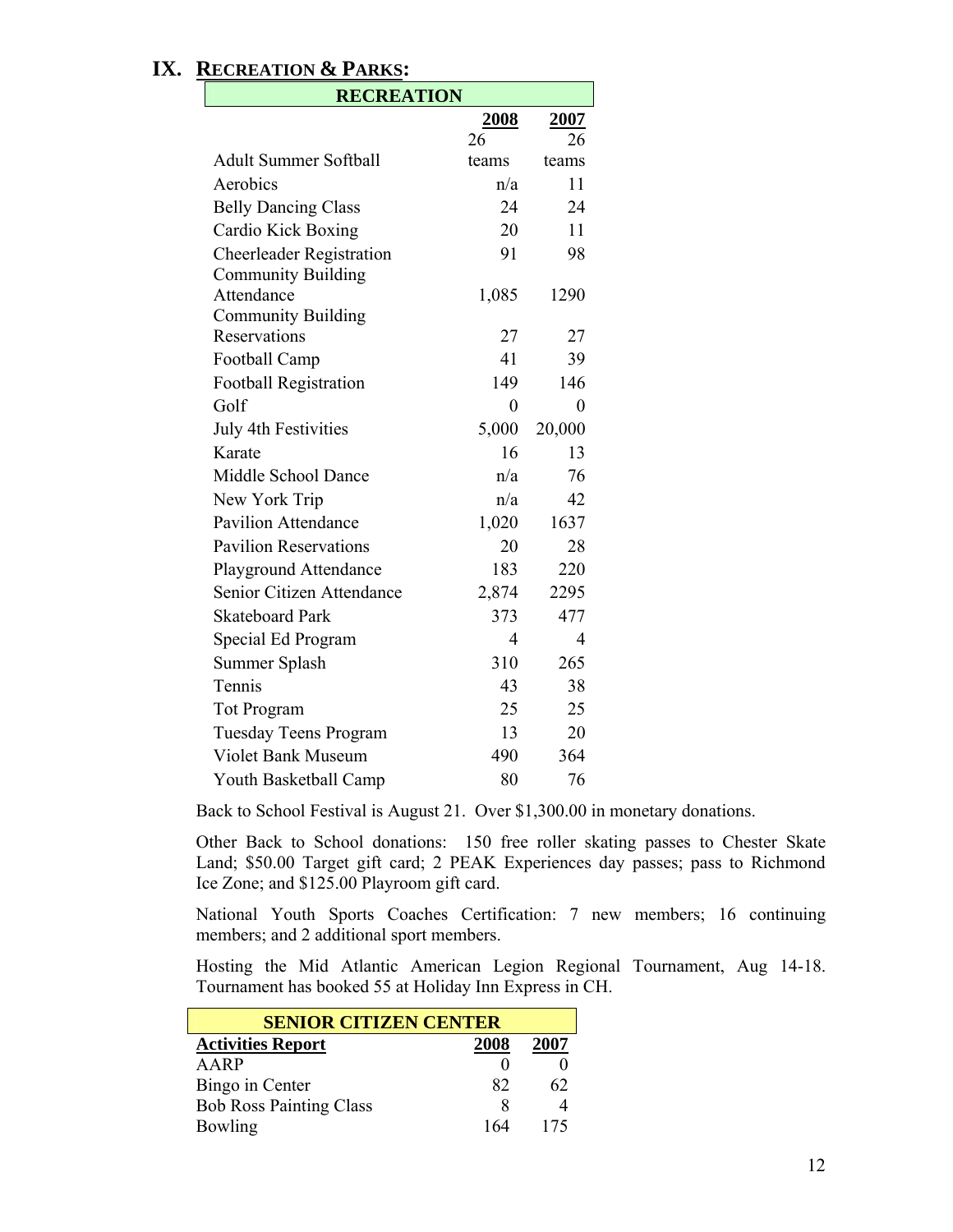Wheelchairs

| <b>SENIOR CITIZEN CENTER</b>      |      |                  |                  |  |
|-----------------------------------|------|------------------|------------------|--|
| <b>Activities Report</b>          |      | <u>2008</u>      | 2007             |  |
| <b>Classic Country</b>            |      | 65               | n/a              |  |
| Club Meeting                      |      | 203              | 140              |  |
| <b>Colonial Downs</b>             |      | n/a              | 20               |  |
| <b>Craft Class</b>                |      | 8                | $\boldsymbol{0}$ |  |
| Crochet & Knitting                |      | 48               | 42               |  |
| Diana Martin Oil painting class   |      | n/a              | 5                |  |
| <b>Floor Exercises</b>            |      | 147              | 56               |  |
| Golf at Prince George             |      | 513              | 482              |  |
| Line Dance Class                  |      | 66               | 37               |  |
| Lunch Out                         |      | 40               | 7                |  |
| Messages                          |      | 40               | 62               |  |
| Movies                            |      | 5                | 7                |  |
| Painters Group                    |      | 36               | 14               |  |
| Painting for Kids Class           |      | n/a              | 44               |  |
| Party Bridge                      |      | 124              | 164              |  |
| Sandwich Social                   |      | 42               | 32               |  |
| Senior Citizen Advisory Board     |      | 9                | 9                |  |
| Sing A-Long                       |      | 26               | 48               |  |
| Sing-a-long CH Health Care Center |      | 11               | 15               |  |
| <b>Sit Down Exercises</b>         |      | 296              | 258              |  |
| <b>Strength Training Class</b>    |      | 240              | 238              |  |
| <b>Table Games</b>                |      | $\overline{0}$   | 8                |  |
| Tai Chi                           |      | 36               | 35               |  |
|                                   |      | 56               | 110              |  |
| Tap Class Advance                 |      |                  |                  |  |
| Tap Class Beginners               |      | 36               | 60               |  |
| Tap Dance Intermediate            |      | 57               | n/a              |  |
| <b>Tournament Bridge</b>          |      | 80               | 84               |  |
| <b>Triad Meeting</b>              |      | 34               | 6                |  |
| Virginia Museum Of Fine Art       |      | n/a              | 8                |  |
| Yoga                              |      | 43               | 72               |  |
| Zoomer Boomer Exercise            |      | 278              | n/a              |  |
| Total                             |      | 2874             | 2295             |  |
|                                   |      |                  |                  |  |
| <b>Meals</b>                      |      |                  | <b>Donations</b> |  |
| <b>Bags</b>                       | 40   | 30               |                  |  |
| <b>Breakfast Meals</b>            | 80   | 60               |                  |  |
| Home Del Meals                    | 80   | 75               |                  |  |
| <b>Site Meals</b>                 | 0    | $\boldsymbol{0}$ |                  |  |
| Total<br><b>Transportation</b>    | 200  | 165              | <b>Donations</b> |  |
| <b>Total Miles</b>                | 3772 | 2789             |                  |  |
|                                   |      |                  |                  |  |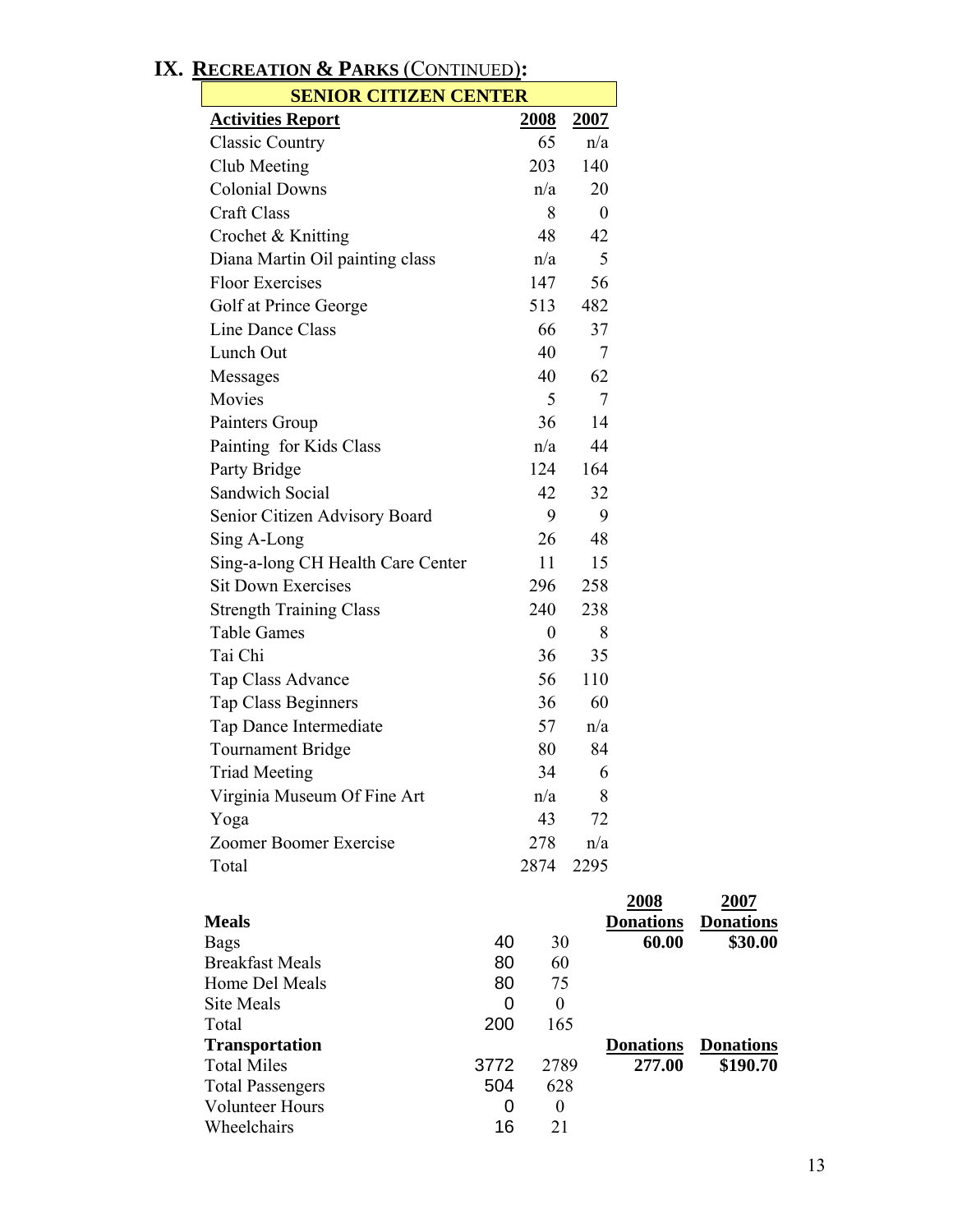Crocheting Group made and donated 98 Hats, Afghans and Slippers to From the Heart, Cares & RSVP.

#### **Violet Bank Museum**

|            |     | 2008 2007 |
|------------|-----|-----------|
| Attendance | 490 | 364       |

- $\mathcal{R}$  Work completed included concrete and exhibit work under front portico.
- $\approx$  Took in 150 bullet molds and 50 war carved bullets.
- $\mathcal{R}$  Began disassembling exhibit upstairs.
- $\approx$  2 day participation at Petersburg Battlefield.
- $\star$  Museum exterior was featured in opening shot of an "A & E" Series.
- $\mathcal{R}$  "Paranormal State" and film of the investigative team briefing was shot in Historical Society Room. Show aired July 28 with a special thanks to VB in credits.

#### **Parks, Buildings and Grounds**

- Cleaned parks and park bathrooms daily at White Bank Park, Lakeview Park, Ft Clifton Park. Wash out pavilions at White Bank Park as needed.
- $\mathcal{R}$  Checked daily and clean as needed the High School concession stand bathrooms, Lakeview softball concession stand bathrooms and Soccer Complex concession stand bathrooms.
- Clean Shepherd Stadium before and after games and for tournaments.
- Cleaned Stadium restroom before and after events.
- $\mathcal{R}$  Prepared A-field, B-field, Civic field, Shepherd Stadium field, Lakeview 1 and 2 daily for games.
- Wash out Stadium dugouts as needed for games.
- $\mathcal{R}$  Nail drag all baseball and softball fields as needed.
- $\mathcal{R}$  Repaired mound and batters box area in Shepherd Stadium with clay as needed.
- $\mathcal{R}$  Repaired mound and batters box area with clay at Middle School baseball field.
- $\mathcal{R}$  Repaired practice mounds with clay A-field, B-field and in Stadium.
- $\hat{\mathcal{R}}$  Picked up trash around Municipal Building complexes (daily).
- $\star$  Cut grass and trimmed as needed at Church property, Ft Clifton, Lakeview Park, Library, Shuford Ave, Violet Bank, Fire Station #2, Public Safety Building, City Hall, Health Dept, War Memorial, School Board, Courts Building, White Bank Park, Edinborough playground, Wakefield playground, Flora M. Hill Park, Dog Pound, pistol range, Community Center, A-field, B-field, Civic field, Shepherd Stadium, Lakeview 1 and 2.
- $\star$  Cut grass on ball fields and soccer fields as needed.
- $\mathcal{R}$  Cut dead limbs from trees at Library. Loaded on truck and took to landfill.
- $\mathcal{R}$  Perform preventative maintenance on lawn mowers.
- $\mathcal{R}$  Patched hole in sheetrock in training room at Public Safety Building. Sanded patched area and painted.
- $\mathcal{A}$  Hung Smart Board in training room in Public Safety Building.
- $\mathcal{A}$  Hung drug cabinet on wall at the Dog Pound.
- $\mathcal{R}$  Repaired two doorstops and installed one doorstop at Dog Pound.
- $\mathcal{R}$  Reinstalled ceiling tiles at old Colonial Heights Baptist Church.
- $\mathcal{R}$  Vacuumed carpet at old Colonial Heights Baptist Church.
- $\lambda$  Laid out and painted 2 field hockey fields at Soccer Complex for field hockey camp.
- $\mathcal{A}$  Moved furniture and file cabinets at Commonwealth Attorney's office.
- $\mathcal{R}$  Repaired desk drawer at Commonwealth Attorney's office.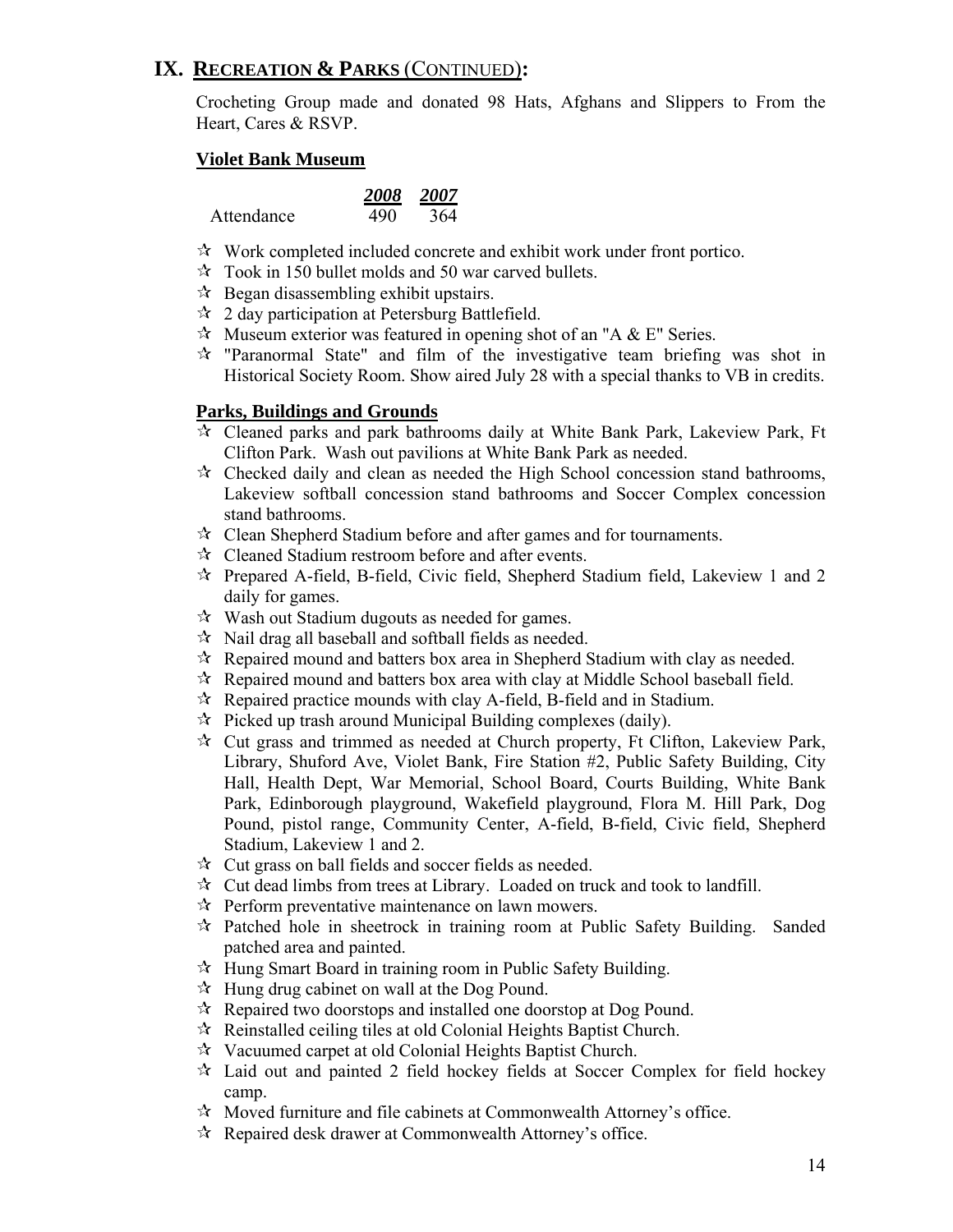#### **Parks, Buildings and Grounds** (Continued):

- $\star$  Hung 4 bulletin boards and pictures at Commonwealth Attorney's office.
- $\mathcal{A}$  Hung AED cabinets in Courts Building.
- $\mathcal{A}$  Hung pictures in Law Library at Courts Building.
- $\mathcal{R}$  Installed doorstop on Conference Room at Public Safety Building.
- $\forall$  Top dressed outfield in Stadium.
- Laid out soccer field and painted at Soccer Complex for soccer camp.
- $\mathcal{R}$  Washed out Stadium as needed after games.
- $\mathcal{R}$  Performed maintenance on paint machine.
- $\mathcal{R}$  Removed regular mound and built new mound for BIB tournament.
- $\mathcal{R}$  Laid out and painted football practice field at Middle School, band practice field at High School, and field hockey field at High School.
- $\mathcal{R}$  Picked up fence pipe from Elite Fence to repair fence in Stadium.
- $\approx$  Repaired fence in Stadium.
- $\lambda$  Took basketball goals to High School and picked up after Youth Basketball Camp.
- Lowered and raised flags as needed at Courts Building, Public Safety Building, City Hall, and Fire Station #2.
- $\mathcal{R}$  Cut brush and trimmed trees at White Bank Park. Loaded and took to landfill.
- $\mathcal{R}$  Power washed stands and sidewalks in Stadium.
- $\mathcal{R}$  Replace water supply line in men's restroom at Fort Clifton.
- $\mathcal{R}$  Repaired fence gate at Wakefield playground.
- $\mathcal{R}$  Replace wire on fence gate at Stadium.
- $\mathcal{R}$  Repaired faucet in men's restroom at Stadium.
- $\mathcal{R}$  Removed old fence poles at old Colonial Heights Baptist Church.
- $\mathcal{R}$  Cleaned, painted, and sealed floor at Dog Pound.
- $\mathbf{\hat{x}}$  Took trailer to Gale Welding to have tailgate repaired.
- $\mathcal{R}$  Repaired vinyl soffit at Health Dept building.
- $\approx$  Picked up Water Reel from Watkins Equipment.
- $\mathcal{R}$  Set up Water Reel and watered as needed at Soccer Complex.
- $\approx$  Staff Attended ICS-200 training.
- $\lambda$  Installed temporary fence and moved bases for charity softball game between Police Dept and Fire Dept.
- $\mathcal{R}$  Removed fence and bases after Fire and Police Dept. game.
- $\mathcal{R}$  Went to Home Depot and got hardware to hang door at Dog Pound. Hung door at Dog Pound.
- $\mathcal{R}$  Mixed concrete and repaired sidewalk at 3rd base locker room in Stadium.
- $\mathcal{R}$  Went to Home Depot to get door for Stadium press box.
- $\forall$  Cut, painted, and installed door on Stadium press box.
- $\mathcal{R}$  Repaired fence on Police impound at Garage.
- $\hat{x}$  Sprayed as needed grass killer on parking lot and sidewalks at Courts Building, City Hall, Fire Station #2, Dog Pound, Police Firing Range, Ft. Clifton, White Bank, Violet Bank, Lakeview basketball court, and Public Safety Building.
- $\mathcal{R}$  Sprayed grass killer on mulch beds at Ft. Clifton and White Bank, along fence in Stadium, Civic field, B-field, High School baseball field, High School softball field, and on baseball infield at Tussing Elementary and Middle School softball infield.
- $\forall$  Spot treat Stadium for weeds.
- $\mathcal{R}$  Replace light bulbs in Stadium shop.
- $\mathcal{R}$  Put field dirt mix in infield at Stadium and Middle School baseball field.
- $\mathcal{R}$  Repaired broken sprinkler head at Soccer Complex.
- $\mathcal{R}$  Seeded Stadium with Riviera grass seed.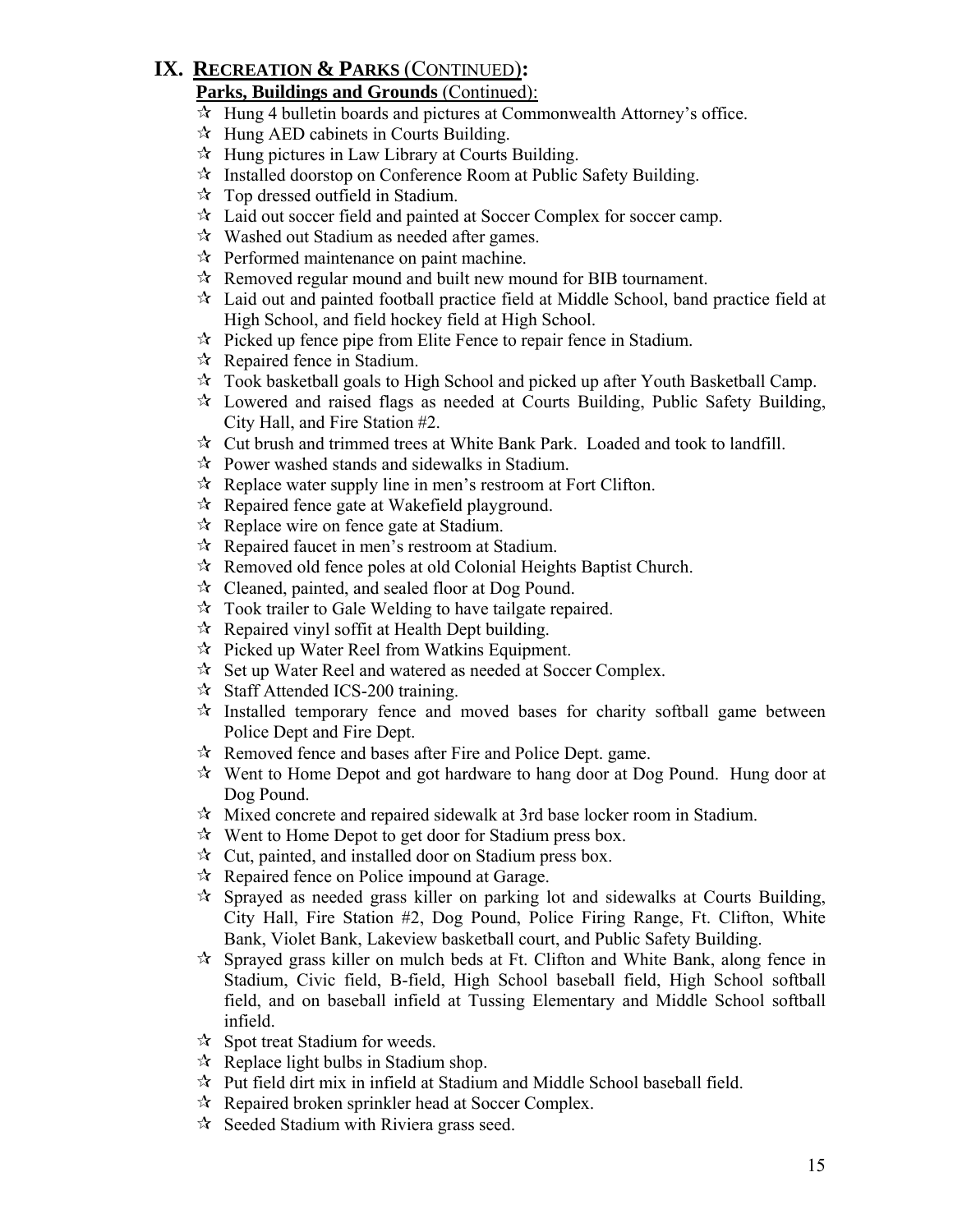- $\mathcal{R}$  Core aerated Stadium and Civic field. Mat dragged in cores on both fields.
- $\mathbf{\hat{x}}$  Fertilized Stadium.
- $\lambda$  Took reel mower to Smith Turf to be repaired. Picked up when it was ready.
- $\mathcal{R}$  Repaired hose on Water Reel.
- Press Box at Shepherd Stadium remodeled with sliding windows and air conditioning.

# **X. OFFICE ON YOUTH & HUMAN SERVICES:**

#### **VJCCCA Programs**

- $\triangleright$  Shoplifting Diversion Program was held serving 35 Colonial Heights/Chesterfield youth
- $\triangleright$  Service Learning Program supplied 35 youth with job sites and supervision for 369 hours of community service.

#### **Youth Advisory Council**

- ¾ Sponsored *Lemon Aid* stand; earning \$300 for childhood cancer research; 12 YAC members participated.
- ¾ 8 YAC members helped to provide lunches for Tri-Cities Work Camp Volunteers
- $\triangleright$  7 YAC members went to Peak Experiences
- $\geq 8$  YAC members went to Busch Gardens

#### **Pocahontas Youth Conservation Corp**

¾ 7 youth are working for 3 weeks at Pocahontas State Park in the Youth Service Corp program

#### **Drivers' Bags**

¾ 18 Youth received VaABC, VASAP, MADD, State Police information when they received their driver's license

#### **Training & Meetings**

 $\triangleright$  SASSI Training in Virginia Beach with Abby Lynch & Tricia Quenan attending

# **XI. FLEET MAINTENANCE:**

|      | # of Workorders | <b>Total</b> | <b>Sublet</b> | <b>Sublet Total</b> |
|------|-----------------|--------------|---------------|---------------------|
| 2008 | -93.            | \$17,328.42  |               | \$441.52            |
| 2007 | 96              | \$14,281.85  |               | \$1,029.84          |

#### **XII. PUBLIC WORKS & ENGINEERING** (CONTINUED)**:** *Horticulture*

- $\circledast$  Watered all sites four times a week, 800 gallons per day.
- $\circledast$  Continue mulching, fertilizing, cutting, pruning and weeding sites throughout the City.
- U Worked with Office on Youth, Beautification Committee and Chesterfield Juvenile Detention Center.
- $\circledast$  Continue to edge all sites three times a week, cut grass at the Legacy Garden and Chesterfield Highland Park once a week.
- U Pruned shrubs, crape myrtles and removed a dead tree at the Public Safety Building.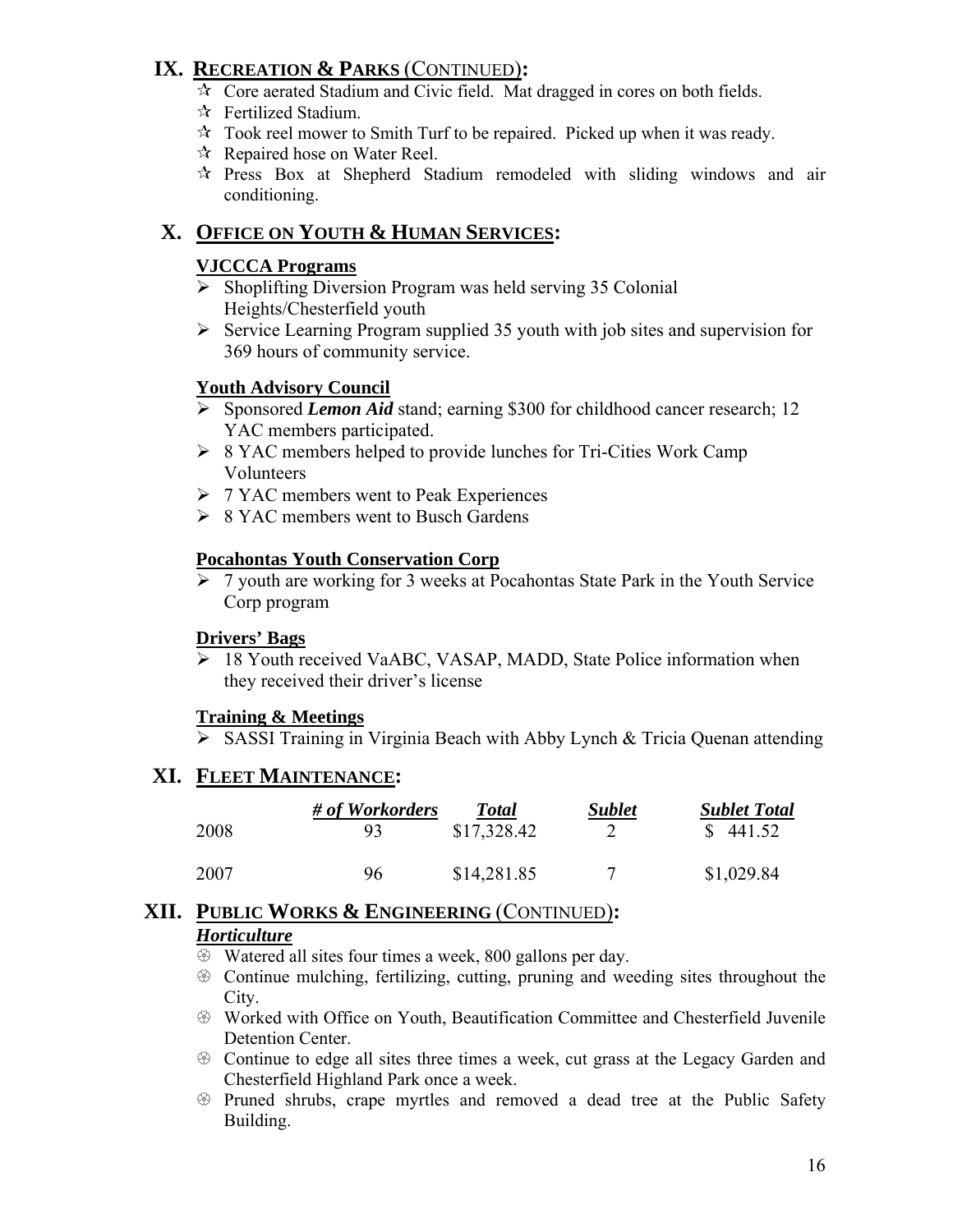#### *Horticulture* (Continued)

- U Attended the International Society of Arboriculture class in North Carolina and now recognized as an ISA Certified Arborist.
- $\circledR$  Responded to miscellaneous tree calls took pictures of trees damaged by new construction on Snead Avenue.
- $\circledast$  Attended FEMA class offered by the City.
- $\circledast$  Planted annuals at Fire Station II and all Civic and Gateway Signs.
- $\circledR$  Planted Annuals and Perennials at I95 and Temple Avenue.
- $\circledast$  Planted a River Birch tree at Public Works with Office on Youth.
- U Purchased and installed watering system "Tree Gators" to drought/stressed trees throughout the City.
- $\otimes$  Started cleaning all beds, applied post emergence herbicide in preparation for fall mulch beginning September 1.

#### *Vegetation*

 *Picked up litter at the following locations:* 

- 
- Charles Dimmock Parkway Hamilton Avenue
- 
- 
- 
- Spruce Avenue Temple Avenue
- Boulevard Dupuy Avenue
	-
- Conduit Road Prince Albert Avenue
- Ridge Road Westover Avenue
- Roslyn Avenue West Roslyn Avenue
	-

*Trimmed limb/bushes, removed dead/fallen trees and storm damage at the following locations:* 

- 
- Meridian Avenue 1005 Lakewood Drive
- 205-211 Winston Avenue 2306 Wakefield Avenue
- 
- 156 and 160 Carroll Avenue 146 and 158 Chesterfield Avenue

#### *Sprayed for weeds and high grass at the following locations:*

- Windmere Drive Marvin Avenue
- Hope Ridge Court Canterbury Lane
- Virginia Avenue Old Town Drive
- 
- 
- Dunlop Farms Boulevard 517 Springdale Avenue
- Conduit Road 400 and 500 blocks Chesterfield Ave.
	-
	-
	-
	-
	-
	-
- Temple Avenue 206 Pecan Tree Terrace
- Conduit Road 501 Lake Avenue
	-

#### *Cut and trimmed grass at the following locations:*

- 
- 
- 
- Branders Bridge Road Prince Albert Avenue
- 
- Canterbury Lane Ridge Road
- Chesterfield Avenue Roslyn road
- 
- Covington Road Snead Avenue
- Dunlop Farms Boulevard Spruce Avenue
- 
- Ellerslie Avenue Vo-Tech
- 
- Hope Ridge Court Westover Avenue
- 
- Arlington Road Marvin Avenue
- Biltmore Drive Meridian Avenue
	-
- Bruce Avenue Recycling Center
	-
	-
	-
	-
	-
- Dupuy Avenue Temple Avenue
	-
- Hillside Lane Washington Avenue
	-
- Kent Avenue White Bank Road
- Boulevard Old Town Drive
	-
	-
	-
- Conduit Road Sadler Avenue
	-
	-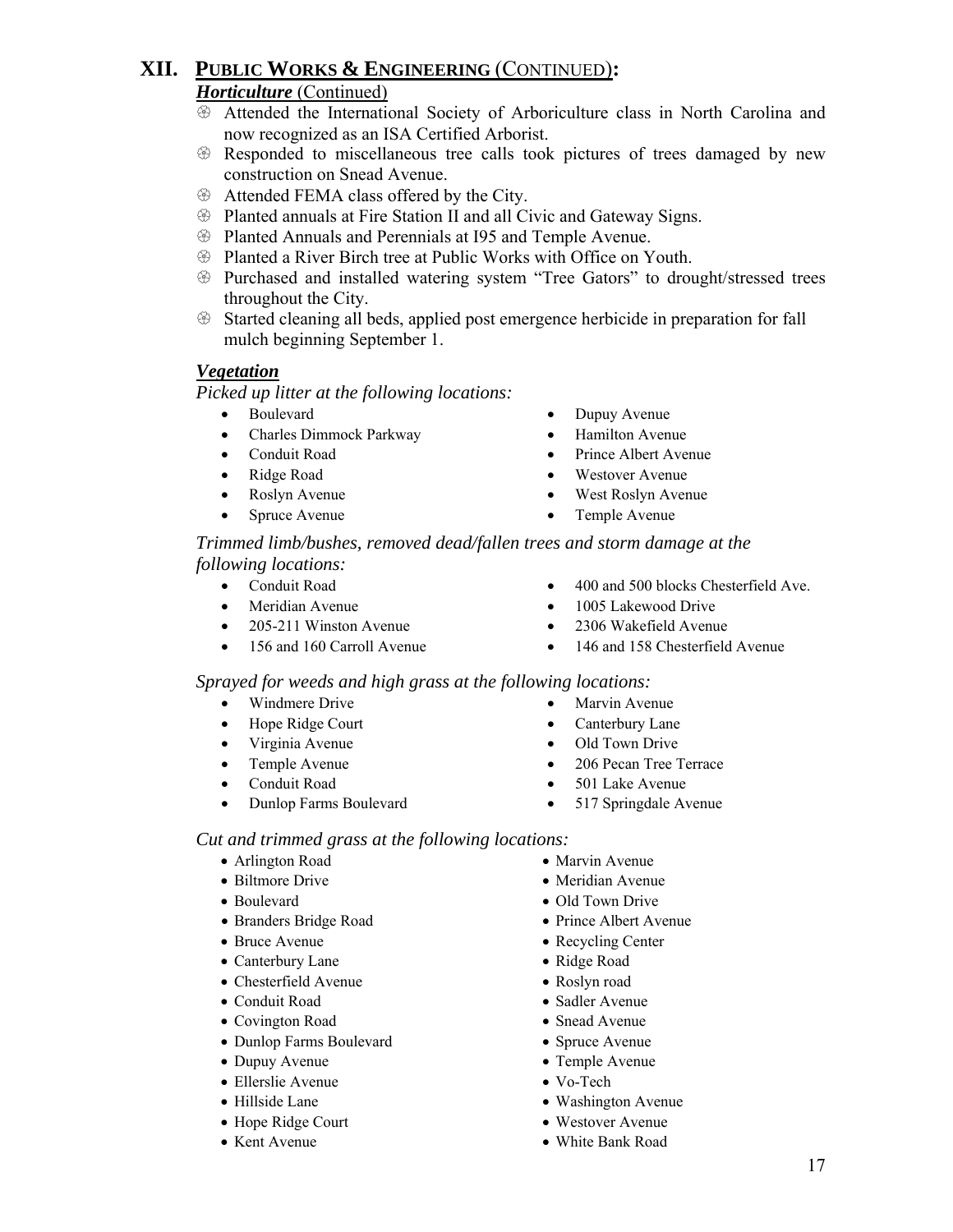#### *Other:*

- Responded to miscellaneous complaints concerning high weeds, dead trees and drainage issues.
- Removed gravel and sand from entrance at Conduit and Old Town Creek Roads.
- Placed sand on transmission fluid spill and cleaned with sweeper at 1209 West Roslyn Road.
- Removed 34 dump trucks loads of construction debris from Public Works Complex.
- Assisted Animal Shelter moving cages.
- Staff attended ICS 200 FEMA class.
- Assisted Horticulture Division trimming shrubs at the Public Safety Building, setting up benches at the Library and the Engineering Division moving furniture.
- Removed guardrail from paper street at Lenoir Avenue.
- Removed debris from under Temple Avenue Bridge and repaired 56' x 1" expansion joints with joint sealer.
- Installed driveway pipe for drainage at 114 and 117 Deerwood Drive.
- Supervisors completed interviews for the Stormwater Forman's position.

*Concrete Curb and Gutter restoration at the following locations:*

| 901 Williamsburg Road<br>5' Curb and Gutter |               | • 209 Piedmont Avenue<br>Curb and Gutter            | 65'         |
|---------------------------------------------|---------------|-----------------------------------------------------|-------------|
| • 902 Williamsburg Road<br>Curb and Gutter  | $6.5^{\circ}$ | $\bullet$ 108 Verbov Avenue<br>Curb and Gutter      | $5^{\circ}$ |
| • 3204 Holly Avenue<br>Curb and Gutter      | $7^{\circ}$   | • 215 Washington Avenue<br>Curb and Gutter, 12' CG9 | 27'         |

 *Placed topsoil around new Curb and Gutters, sidewalks, drop inlets and sinkholes at the following locations:*

- 160 Carroll Avenue 5118 Salem Court
- 209 Piedmont Avenue 907 Yorkshire Road
- 215 Homestead Drive Jersey Court at Angus Lane
- 337 Shade Tree Drive

#### *Stormwater and Drainage*

 *Removed debris from storm drain, drainage pipe, grates, gutters and ditches from the following locations:* 

- 
- 
- 
- 217 Dupuy Avenue Kent Avenue
- 
- 
- Brookhill Ave. at Forest View Dr. Meridian Avenue
- 
- 
- 1023 Forest View Drive 148 Chesterfield Avenue
- 110 Royal Oak Avenue 206 Pecan Tree Terrace
- 209 and 418 Westover Avenue Hamilton at Westover Avenues
	-
- 83 Sherwood Drive Lafayette at Hamilton Avenues
- Boulevard behind Big Lots Marvin at Chesterfield Avenues
	-
- Charlotte Avenue Sherwood Drive at Boulevard
- Colonial at Westover Avenues Elmwood at Greenwood Avenues

#### *Solid Waste*

#### *Recycling*

- 178 CITIZENS USED THE TGE Recycling Center to dispose of category 1 materials, brush, cardboard, batteries, oil/antifreeze, propane tanks, appliances with Freon and metal products
- Collected \$20.00 for removal of Freon
- Removed twenty-three batteries and 185 gallons of used oil for recycling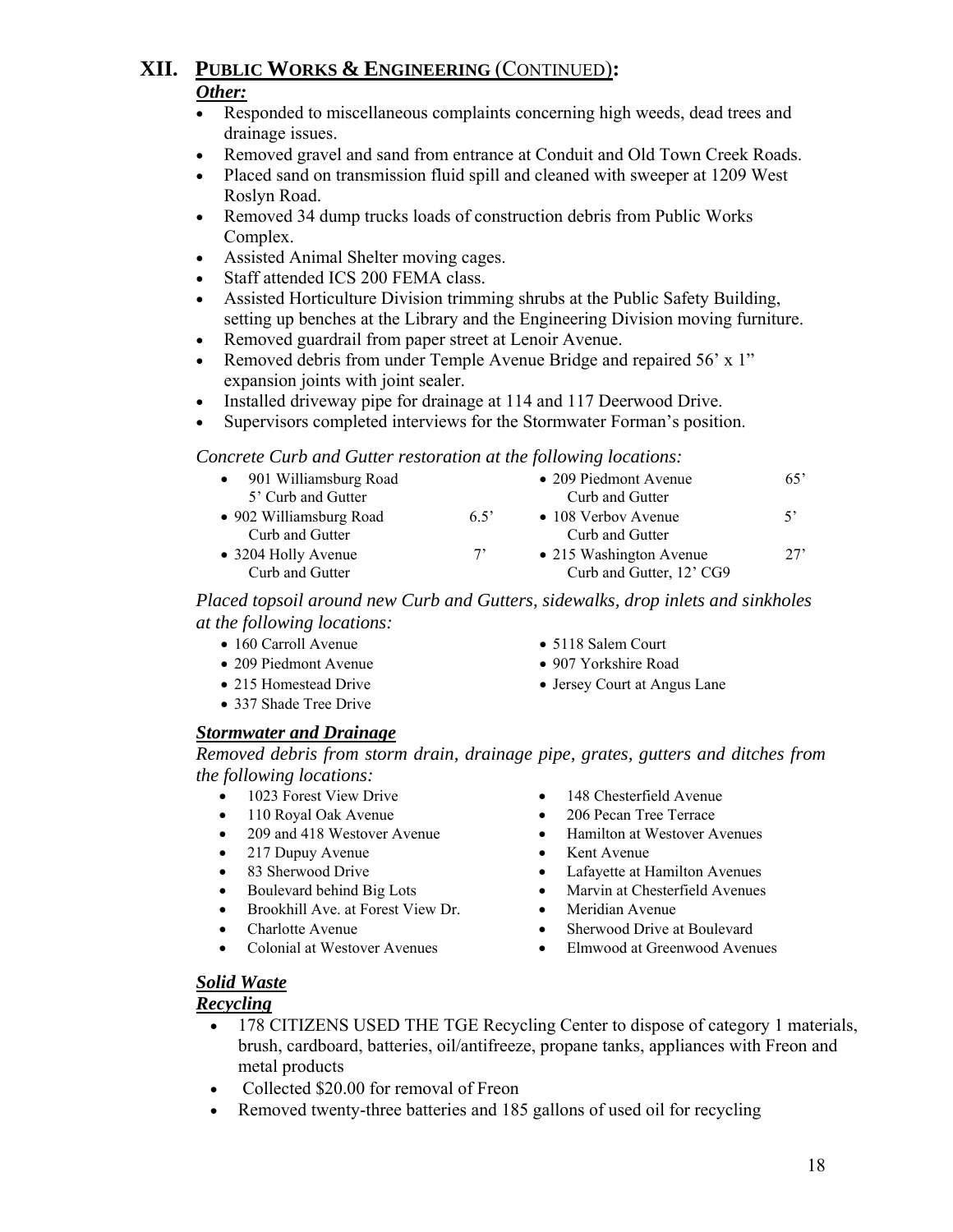# **XII. PUBLIC WORKS & ENGINEERING** (CONTINUED)**:** *Transfer Station*

• The Convenience Center closed July 1, 2008

#### *Transportation*

#### *Streets*

 *Asphalt placed in potholes, low spots, shoulder, driveway, new curb and gutters, water and sewer utility cut at the following locations:* 

- 
- Edinborough Drive at Perthshire Lane 307 Greenmeadow Court
- 
- 
- Bermuda at Beechwood Avenues 501 Lake Avenue
- Brandywine Road at Brandywine Court 616 Lakeview Avenue
- Brandywine at Huntington Roads 617 and 626 Charles Avenue
- Dunlop Farms Boulevard at Longhorn Dr. 1600 Clifton Drive
- 
- 
- 
- 3600-3606 Perthshire Lane 3702 School Avenue
- 
- 
- 146 Charlotte Avenue
- Boulevard 209 Piedmont Avenue
	-
- Riverview Road 400 Norwood Drive
- Washington Avenue 201 and 209 Prince Albert Avenue
	-
	-
	-
	-
- Heron Run Road 3117 Woodlawn Avenue
- White Sands Court 3267 Longhorn Drive
- Longhorn Drive 3602 Hemlock Avenue
	-
- 107 Eastman Avenue 3207,3209,3213 and 3215 Bermuda Ave.
- 119 Marvin Avenue 200 Chesterfield Avenue

 *Placed stone in alleys, sinkholes, drainage ditches and shoulders at the following locations:* 

- 
- 
- 
- Between Bristol Ave. and Boulevard Between Norfolk & Suffolk Avenues
- Between Lynchburg & Suffolk Avenues
- 200 Hillside Lane 215 Homestead Drove
- 200 Pinecliffe Drive 21 Comstock Drive
- 612 Ryan Avenue Between Lynchburg and Hamilton Ave.
	-

#### *Traffic Operations*

• Signals

 Did preventative maintenance on four (4) traffic cabinets. Replaced four (4) LED traffic lights.

- Replaced two (2) 2 pedestrian crossing lights.
- Installed 14 new amber and amber arrow LED traffic lights.
- Replaced controller at Ellerslie and Dunlop hit by lighting.
- Signals and Markings

 Made and put up 6 assorted signs throughout the City. Made and put up 18 new high intensity street name signs. Put down new SCHOOL emblem southbound on Conduit. Made and put up 4 signs for recycling center.

• Street Lights

Checked all ornamental street lights all working.

• Traffic Control

 Responded to 5 after- hours call backs for malfunctioning traffic lights and downed stop signs.

Provided traffic control for utilities and public works on Lakeview.

#### • Miscellaneous

 Put up 17 seasonal flags for beautification committee. Replaced faulty 752 card for Opti-com @Westover and Blvd.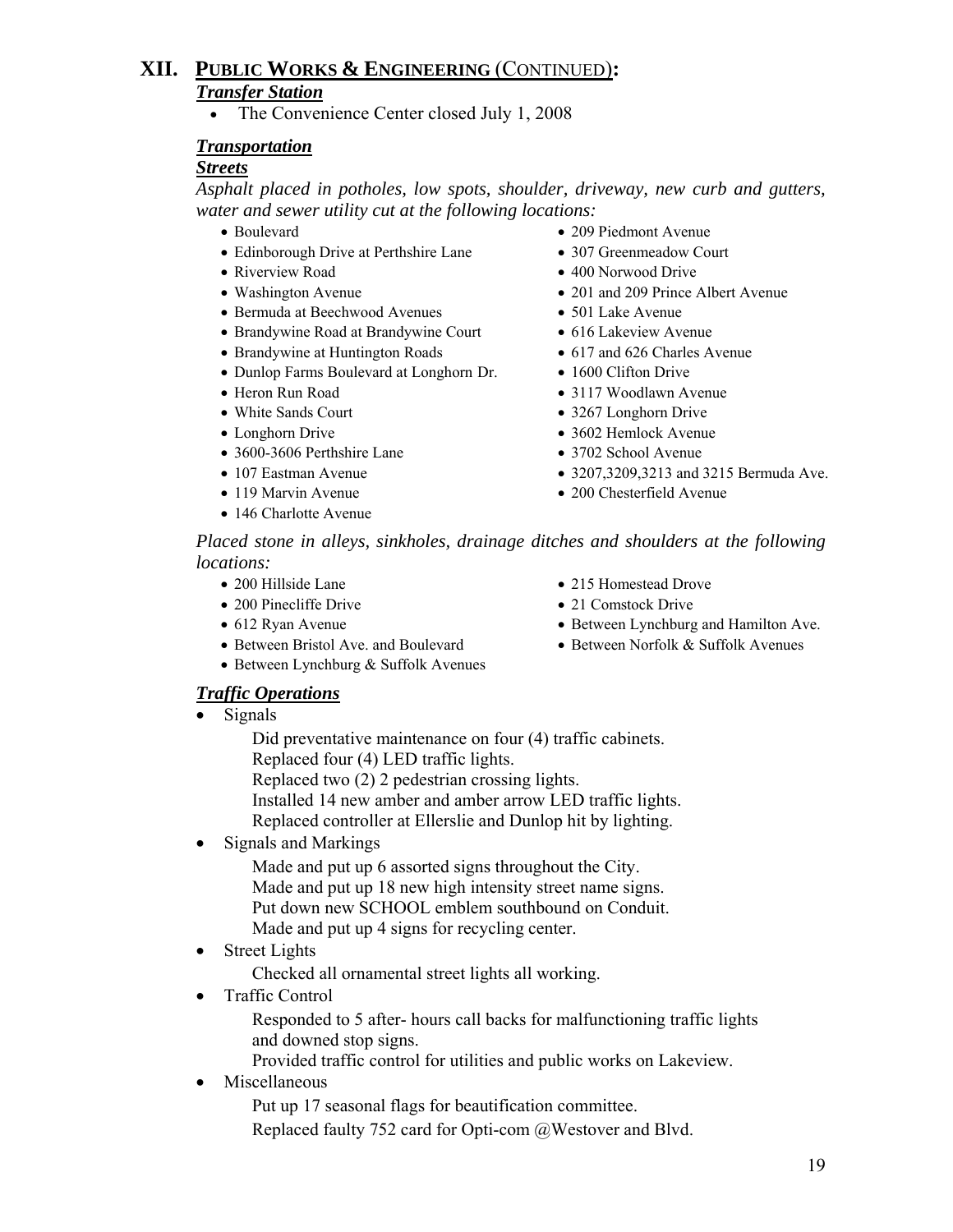#### *Wastewater*

 *Responded to sewer backups at the following locations:*

- 
- 
- 
- 
- 3113 Atlantic Ave. 1218 Covington Ave.
- 1701 Franklin Ave. 3106 Frederick Ave.
- 412 Gould Ave. 302 Hillcrest Ave.
- 201 Norwood Dr. 128 Sadler Ave.

#### *Install/repair sewer clean out or lateral at the following locations:*

- 3645 Ashby Ave. 3113 Atlantic Ave.
- 707 Elko Ave. 302 Hillcrest Ave.
- 3243 Jersey Ct. 315 Roanoke Ave.
- 128 Sadler Ave. 307 Washington Ave.
- 
- 
- 
- 

#### *Camera sewer main/lateral at the following locations:*

- 1218 Covington Rd. Dupuy Rd. @ Battery Place
- 3267 Longhorn Dr.

#### *Flushed sewer main line at the following locations:*

- 
- 400 Cloverhill Ave. 3736 Conduit Rd.
- 
- 307 Orange Ave. 145 Piedmont Ave.
- 
- 
- *Repaired sewer manholes, tops and inverts at the following locations:*
	-
	- 100 Laurel Parkway

#### *Checked the following manholes "trouble spot" locations:*

- Battery Place @ Plumtree Ave. Blvd. behind Pino's
- 3209 Bermuda Ave. 617 Blvd.
- 102 Boykins Ave. 231 Breezy Hill Dr.
- 
- Colonial Ave. @ Lafayette Ave. Dale Ave.
- 
- Greenleaf @ Fairlie Rd. Highland Ave.
- Jackson Ave. @ Blvd. 204 Jefferson Ave.
- Jefferson Ave.  $\omega$  Royal Oak Ave. Lafayette Ave.  $\omega$  Blvd.
- 
- 1017 Lakewood Dr. 100 Laurel Parkway
- 
- 
- 220/306 Orange Ave. Pickwick Alley
- Parking lot of Pleasure Island 83 Sherwood Dr.
- 
- 
- West Ave. @ George Ave. Yew Ave.
- 509 Riverview Rd.
- 3420 Blvd. 503 Cameron Ave.
	-
- 1912 Franklin Ave. Hamilton Ave. @ Blvd.
	-
	-
- 505 Springdale Ave. 2207 Wakefield Ave.

- 3646 Ashby Ave. 100 Highland Ave.
	-
	-
	-
	-
- 410 Cameron Ave. Charles Ave. @ Atlantic Ave.
	-
- Eastman Ave. 921  $\omega$  1020 Forestview Dr.
	-
	-
	-
- Lakeside Dr. Lakeside Dr. @ Lakeview Ave.
	-
- 118 Lee Ave. 212 Maple Ave.
- Newcastle Dr. 209 Nottingham Dr.
	-
	-
- Shuford Ave. Stuart Ave. @ Washington Ave.
- 401 Taswell Ave. 100 blk. Of Washington Ave.
	-

#### *Responded to miscellaneous sewer calls at the following locations:*

- 
- 1600 Clifton Dr. E. Westover Ave. @ Fischer Ave.
- 509 Riverview Rd. 147 Roanoke Ave.
	-
	- -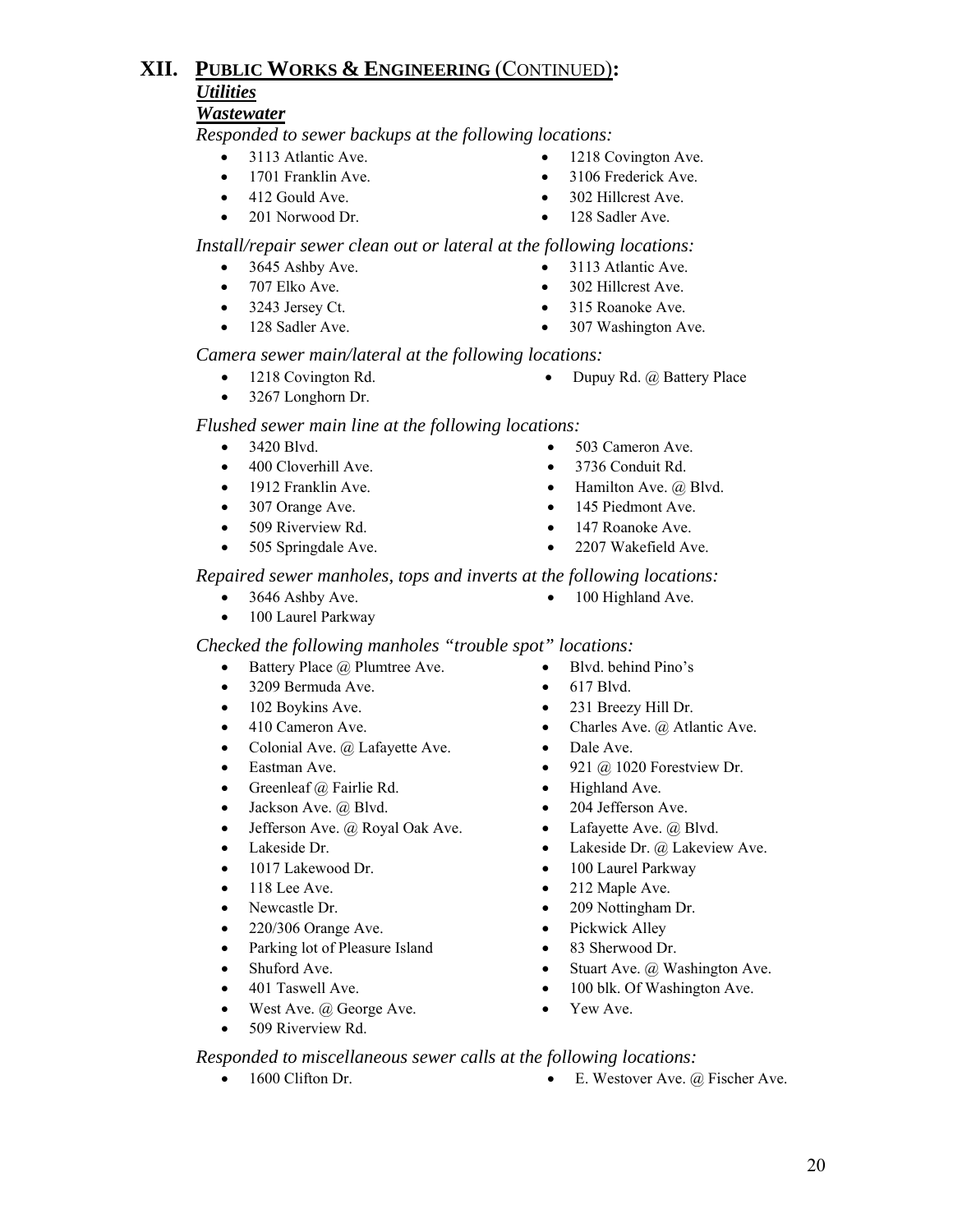*Repaired utility cuts at the following locations:*

- 
- 3419 Blvd. 307 Greenmeadow Ct.
- Lakeview Ave.

*Distributed rat bait in manhole at the following locations:*

- 2110 Franklin Ave. 303 Kent Ave.
	-

*Responded to citizen complaint for sewer bugs at the following locations:*

- Elko Ave. @ James Ave. 706 Floral Ave.
- 
- 227 Huntington Rd. 300 Blk. Maple Ave.
- 303 Maple Ave.

*Main Pump Station comminutor out of service. Checked pumps and pulled debris from wet well manually.* 

 *Responded to alarms at the following locations:*

• 2701 Conduit Rd. (MPS) • Dunlop Farms Pump Station

 *Performed preventative maintenance at the following locations:* 

- Appomattox Pump Station 2701 Conduit Rd. (MPS)
- 
- C&B Pump Station Dimmock Pump Station
- Hillcrest Pump Station Hrouda Pump Station
- Sherwood Hills Pump Station

 *Miss Utility locating required 204 man-hours for the month of July 2008.*

#### *Water*

 *Replaced water meters at the following locations:* 

- 3113 Atlantic Ave. 2102 Blvd.
- 
- 209 Piedmont Ave. 210 Ridge Rd.
- 913 Williamsburg Rd.

*Set meter for new construction at the following locations:*

- 
- 412 Dupuy Ave. 215 Washington Ave.
- 529 Waterfront Dr.

#### *Repaired/install new water service at the following locations:*

- 1236 Choptank Ct. 307 Greenmeadow Ct.
- 116 Greenmeadow Dr. 209 Piedmont Ave.
- 
- 401 Temple Ave. 3126 Woodlawn Ave.

#### *Abandoned old service line at the following location:*

• 616 Lakeview Ave.

*Repaired or raised meter box at the following locations:*

- 23 Brandywine Ct. 5017 Conduit Rd.
- 
- 202 Lynchburg Ave. 202 N. Valley Rd.
- 
- 312 Richmond Ave. 1115 Shuford Ave.
- 2007 Snead Ave. 201 Temple Ave.
- *Install or replace meter setter at the following locations:* 
	- 610 Charles Ave. 505 Pinehurst Ave.
	- 166 West Westover Ave. 319 Waterfront Dr.
- 
- 1032 Germar Ct. 103 Indian Rock Ct.
	-
- 313 Norfolk Ave. 1101 Peace Cliffe Ct.
	-
	-
	-
	-
- -
	-
	-
- -
- 325 Bristol Ave. 123 Huntington Rd.
	-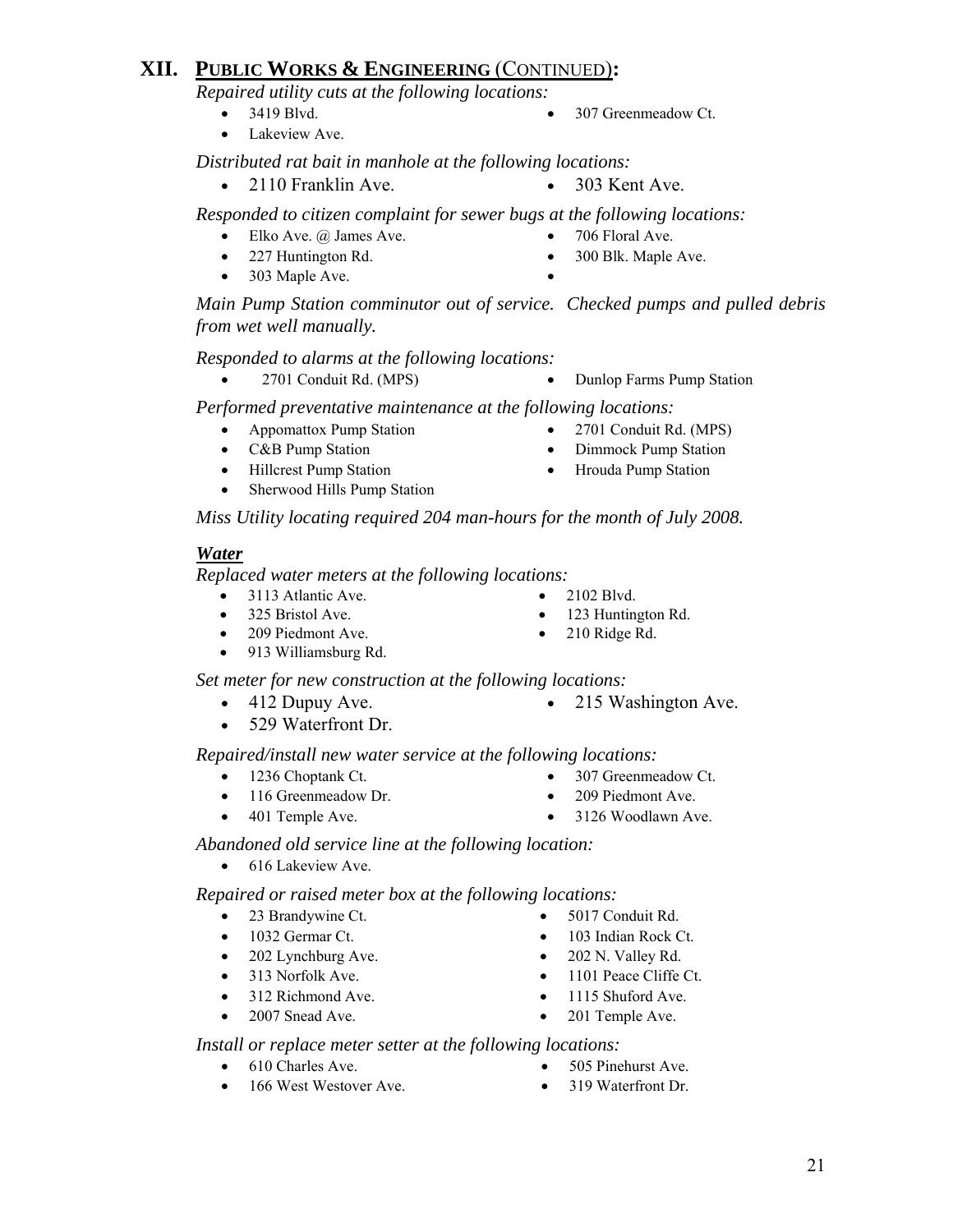*Pulled meter and sent to Chesterfield to be tested for the following location:* 

• 3113 Atlantic Ave.

#### *Replaced fire hydrant cap at the following location:*

• George Ave. @ Adams Ave.

#### *Performed water shut off at the following locations:*

- 8 Brandywine Ct. 224 Lafayette Ave.
- 411 Southpark Circle

#### *Performed flow test at the following locations:*

- 
- 1218 Elmwood Dr. 207 Greenmeadow Dr.
- 223 Plumtree Ave. 157 Roanoke Ave.
- 337 Shade Tree Dr. 840 W. Roslyn Rd.
- 

#### *Backflow/Cross Connection Survey at the following locations:*

- 205 Archer Ave. 2403 Blvd.
- 3235 Blvd. 3509 Blvd.
- 1909 Blvd. 3236 Blvd.
- 3611 Blvd. 3517 Blvd.
- 
- 
- 
- 1305 Elmwood Dr. 600 Forestview Dr.
- 101 Homestead Dr. 131 Jennick Dr.
- 
- 211 & 213 Lynchburg Ave. 319 Norwood Dr.
- 
- 796 Southpark Blvd. 601 Southpark Blvd.
- 
- 647 Southpark Blvd. 551 Southpark Blvd.
- 648 Southpark Blvd. 790 Southpark Blvd.
- 
- 300 A & B Temple Lake Dr. 2530 White Oak Ct.
- 
- 907 Yorkshire Rd.
- 
- 
- 
- 
- 1101 Blvd. 3107-13 Blvd.
- 101 Brookhill Ct. 114 Charlotte Ave.
- 2711 Conduit Rd. 250 E. Ellerslie Ave.
	-
	-
- 3231 Jersey Ct. Kennon Pointe Dr.
	-
- 109 Seaton Dr. 103 Seaton Dr.
	-
- 628 Southpark Blvd. 400 Southpark Blvd.
	-
	-
- 411 Southpark blvd. 1869 Southpark Circle
	-
- 305 Winston Ave. 3120 Woodlawn Dr.

#### *Responded to dirty water complaint at the following locations:*

- 
- 802 Old Town Dr. 1104 Wellington Dr.

*Performed yard maintenance at the following locations:*

- 
- 
- Chesterfield Metering Pit/ROW Conduit Rd.
- Conjurers Neck Pump Station Dimmock Pump Station
- Dunlop Farms Pump Station Hillcrest Pump Station
- Hrouda Pump Station MPS/Right of Way
- 
- Sherwood Hills Water Tower/ROW Southpark Water Tower
- Wakefield Ave Sewer ROW Moose Ln. @ Creek Pt.
- Appomattox PS Archer Ave. Right of Way
- Archer Ave. Park/Right of Way C&B Pump Station/Right of Way
	-
	-
	-
	-
- ROW behind Conv. Center Sherwood Hills Pump Station
	-
	-

#### *Pulled meter for utility billing at the following locations:*

- 
- 311 Orange Ave. 509  $\frac{1}{2}$  Riverview Rd.

22

- 
- 
- 
- 
- 
- 
- 
- 
- 
- 

- 
- 
- 
- 
- 
- 
- 
-